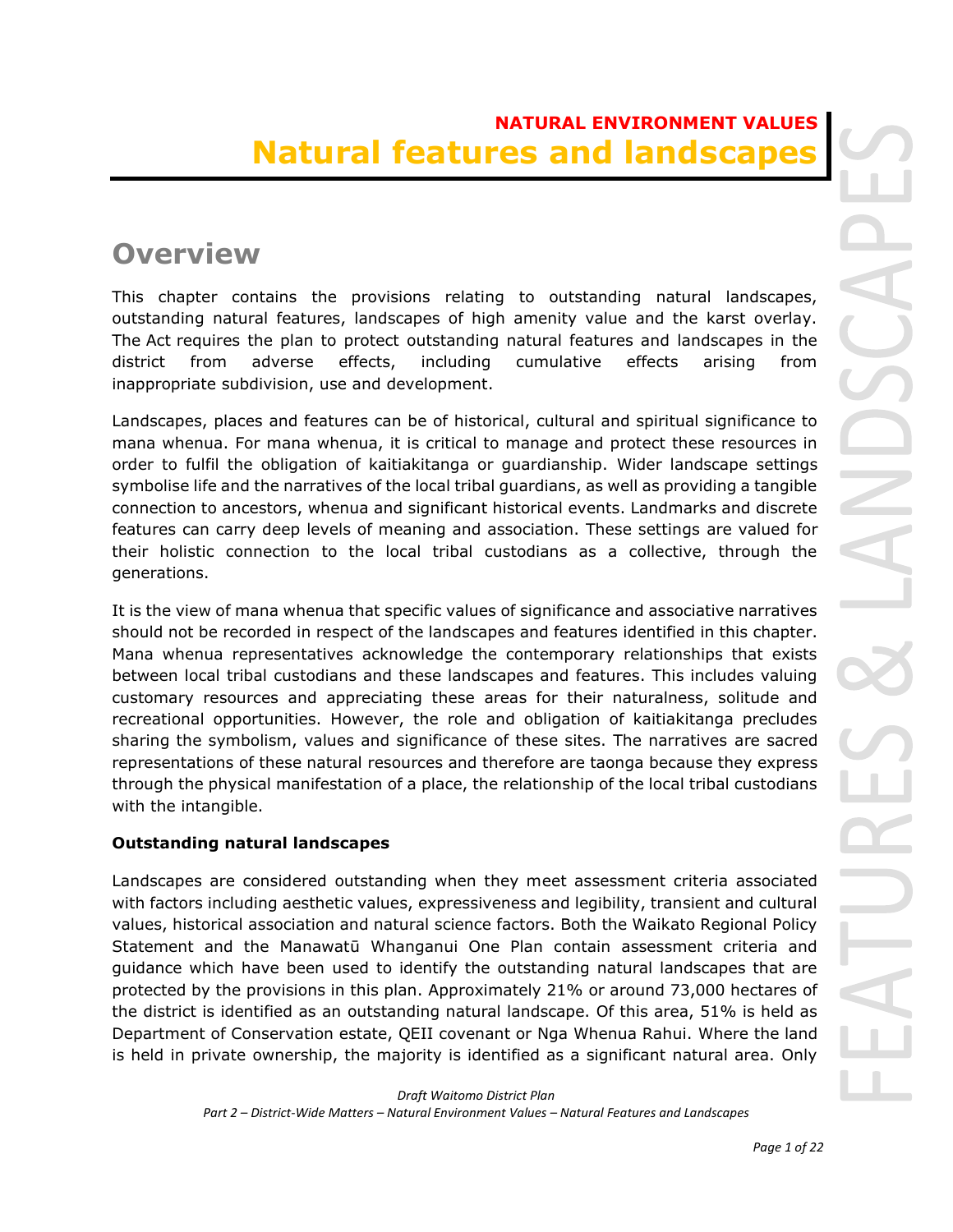11% of the land identified as part of an outstanding natural landscape is developed or farmed. Of particular note are the rugged, peaked landforms of the northern Herangi range which are considered to be an outstanding natural landscape at both a regional and a district scale. The five outstanding natural landscapes are:

- Herangi-Pomarangai
- Northern Coastline
- **Western Coast**
- Rock Peak
- **Mokau Hills**

Refer to **[SCHED7](javascript:void(0))** for the schedule of outstanding natural landscapes.

## **Outstanding natural features**

The district plan is required to identify outstanding natural features and avoid in the first instance, any adverse effects of activities that might compromise their unique values and characteristics. 76 sites or features that contribute to the understanding of geology, are rare or unusual, or meet other abiotic and biotic criteria that make them significant are included for protection in this plan. Approximately 2% or around 4,300 hectares of the district is identified as being an outstanding natural feature. There are six categories of outstanding natural features and provisions apply according to their type. The majority of outstanding natural features are contained or small features such as waterfalls, natural bridges, bluffs, tors, gorges, lakes, sandspits and areas of geological importance. Categories A and F are larger areas with characteristics similar to the outstanding natural landscapes:

- $A =$  Large landforms (non-coastal).
- B = Smaller more fragile landforms.
- C = Dynamic landforms and features in the coastal zone.
- $D =$  Robust exposures of geological material (non-coastal).
- $E =$  Fragile exposures of geological material (mostly in coastal zone).
- $F = \text{Caves}.$

Refer to [SCHED8](javascript:void(0)) for the schedule of outstanding natural features

## **Landscapes of high amenity value**

Landscapes of high amenity value are identified in the part of the district that is within the Waikato region. The Waikato Regional Policy Statement requires district plans to identify and appropriately recognise the qualities and characteristics of areas of amenity value. These landscapes are managed to maintain and enhance their rural character and naturalness while allowing for appropriate development, particularly the ongoing use of rural land for agricultural, pastoral and horticultural activities. Consequently, a working pastoral landscape is envisaged for these areas and the provisions heavily rely on the underlying general rural zone to manage the effects of non-farming activities including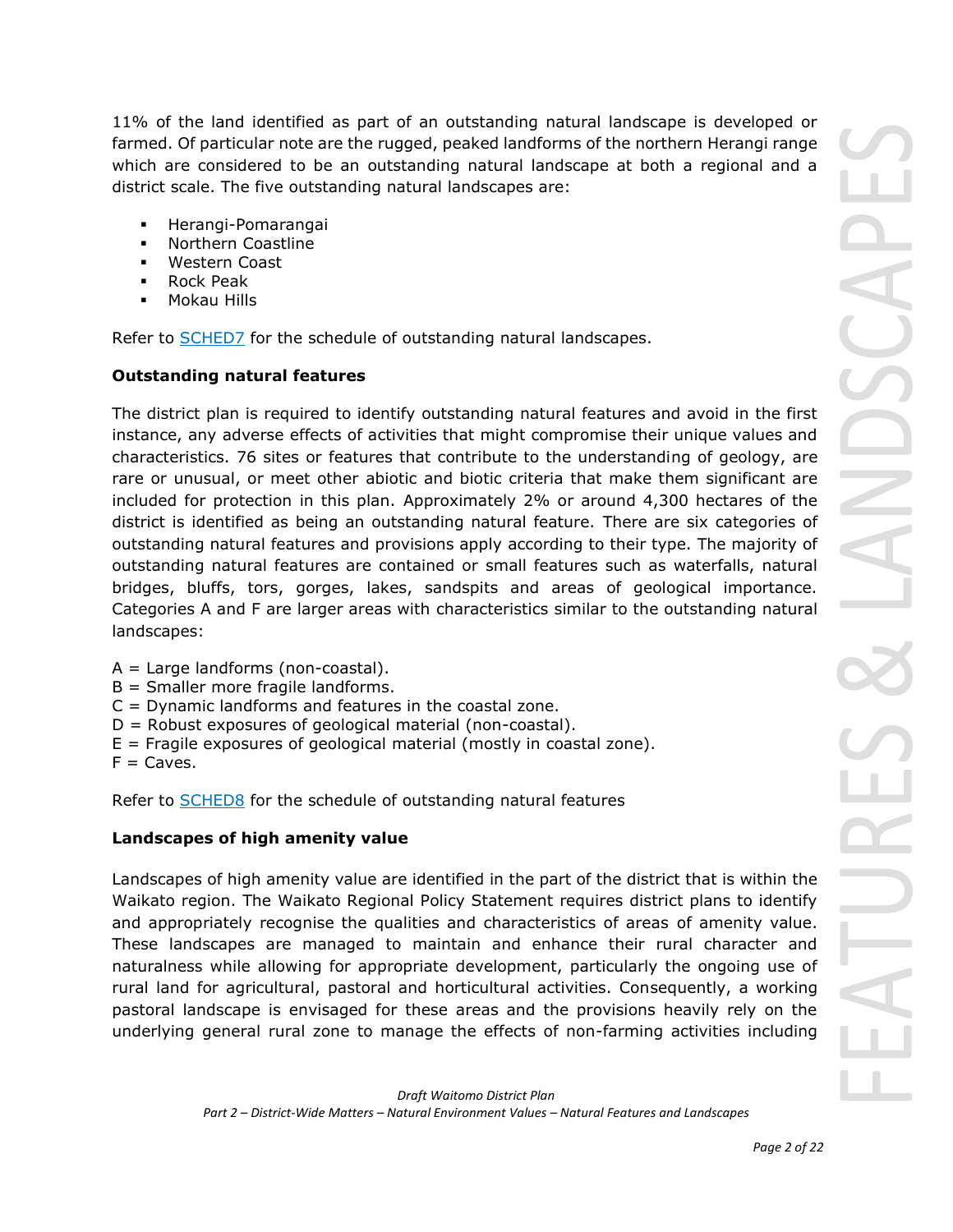rural industry, quarrying activities and tourism. Approximately 23% or around 82,000 hectares comprise the four landscapes of high amenity value in the district:

- Awakino gorge
- Limestone country
- Rangitoto range and the Waipa valley
- Kawhia harbour

Refer to [SCHED9](javascript:void(0)) for the schedule of landscapes of high amenity value.

### **The karst overlay**

The karst overlay contains subterranean caves and catchment areas of high geomorphological and ecological diversity. The majority of these cave systems were identified and protected through provisions in the previous district plan. This plan seeks to manage the main impacts on karst ecosystems which are associated with general vegetation clearance which can impact the hydrology of cave systems and localised vegetation clearance around karst features which can change the environmental conditions in caves with resulting changes to biota. Plantation forestry can cause significant sediment flows to subterranean habitats during harvesting and quarrying activities, dumping of waste or filling of cave entrances, tomos and dolines can also have a serious detrimental effect on karst ecosystems. 5 catchment systems and 31 cave systems comprising approximately 5% or around 17,000 hectares of the district are identified in the karst overlay.

Refer to [SCHED12](javascript:void(0)) for the karst overlay schedule

# **Objectives and Policies - Outstanding natural features and landscapes**

*Refer also to the relevant objectives and policies in Part 2 District - Wide Matters and Part 3 - Area Specific Matters*

- **NFL-O1.** The values and character of the outstanding natural features and outstanding natural landscapes identified in SCHED7 and SCHED8 are recognised and protected from inappropriate subdivision, use and development.
- **NFL-O2.** Ensure that the cultural and spiritual relationships of Māori with outstanding natural features and outstanding natural landscapes are appropriately considered as part of subdivision, use and development activities.
- **NFL-03.** Provide for identified activities assessed in this plan as appropriate within outstanding natural features and outstanding natural landscapes.
- **NFL-P1.** Ensure the values and character of the outstanding natural features and outstanding natural landscapes are protected by: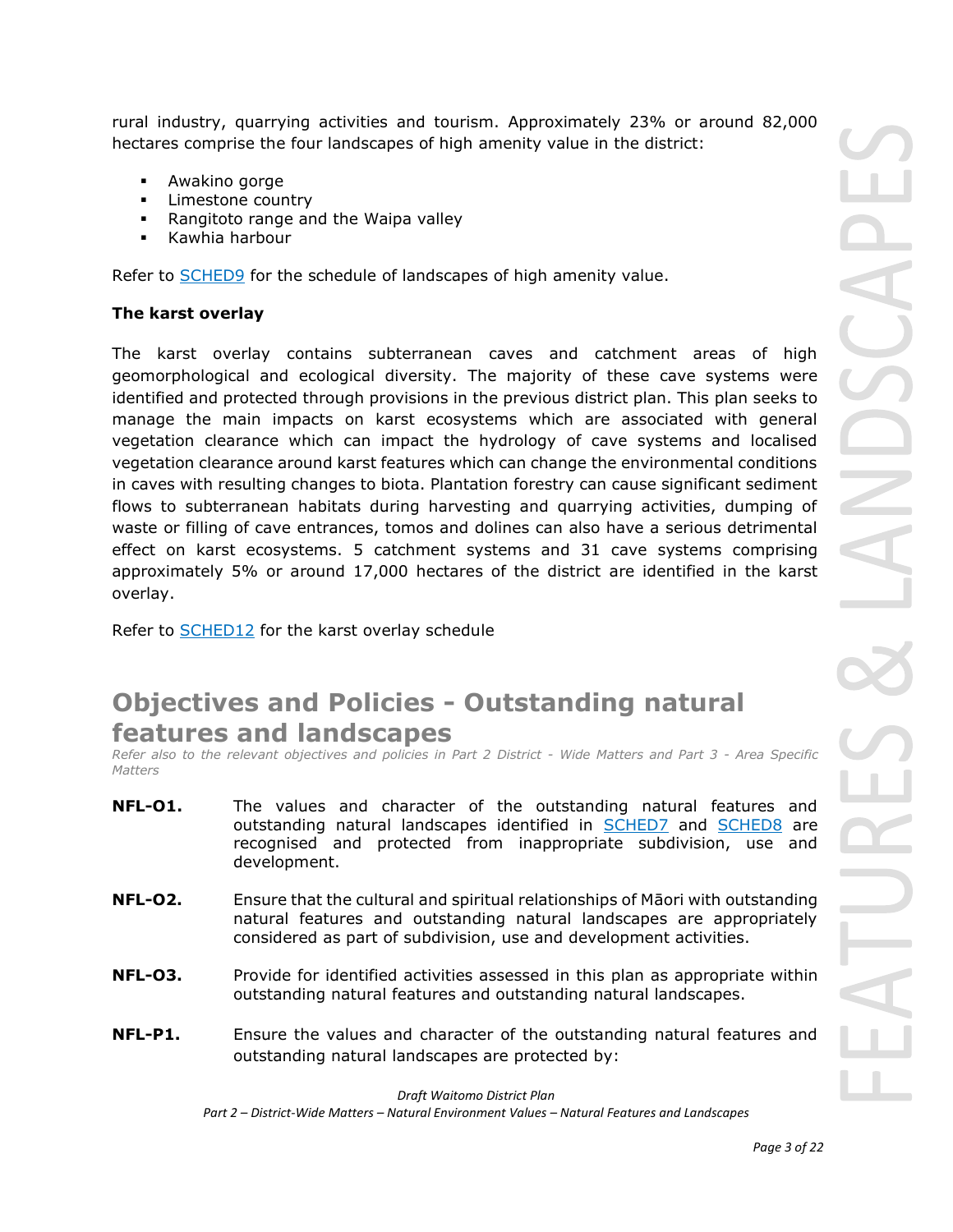- 1. Avoiding activities which could generate effects that compromise the values and character of outstanding natural features and landscapes; and
- 2. Ensuring the location, scale, materials, design, colour and grouping of buildings, structures and infrastructure avoid adverse effects on the values and character of outstanding natural features and landscapes; and
- 3. Ensuring earthworks integrate with the existing landform to preserve the values and character of outstanding natural features and landscapes; and
- 4. Avoiding any activity, particularly earthworks, harvesting of plantation forestry and structures, where this will adversely affect caves and fragile outstanding natural features identified in **SCHD8**; and
- 5. Avoiding developments in locations that are of significance to mana whenua; and
- 6. Avoiding or minimising the removal of indigenous vegetation; and
- 7. Ensuring any earthworks or vegetation removal activities focus on protecting existing indigenous vegetation in the first instance, minimising clearance in the second instance and undertaking any measures necessary to rehabilitate the land including restoration and re-planting as a final resort; and
- 8. Avoiding the adverse effects of mineral extraction activities in outstanding natural landscapes; and
- 9. Providing for plantation forestry only where there is a clear and ongoing land stability benefit and the ensuing operations avoid detracting from the values and character of outstanding natural features and landscapes; and
- 10. Providing for the continued operation of lawfully established farming activities.
- **NFL-P2.** Provide flexibility when considering the development of land returned under Te Tiriti o Waitangi settlements and multiple owned Māori land located in outstanding natural features and outstanding natural landscapes by:
	- 1. Evaluating the extent to which the development enables the relationship of mana whenua with their ancestral lands and the exercise of kaitiakitanga; and
	- 2. Evaluating the extent to which positive economic, social and cultural benefits are achieved for mana whenua now and into the future; and
	- 3. Taking into account the requirement to avoid adverse effects on the values and character of outstanding natural features and landscapes.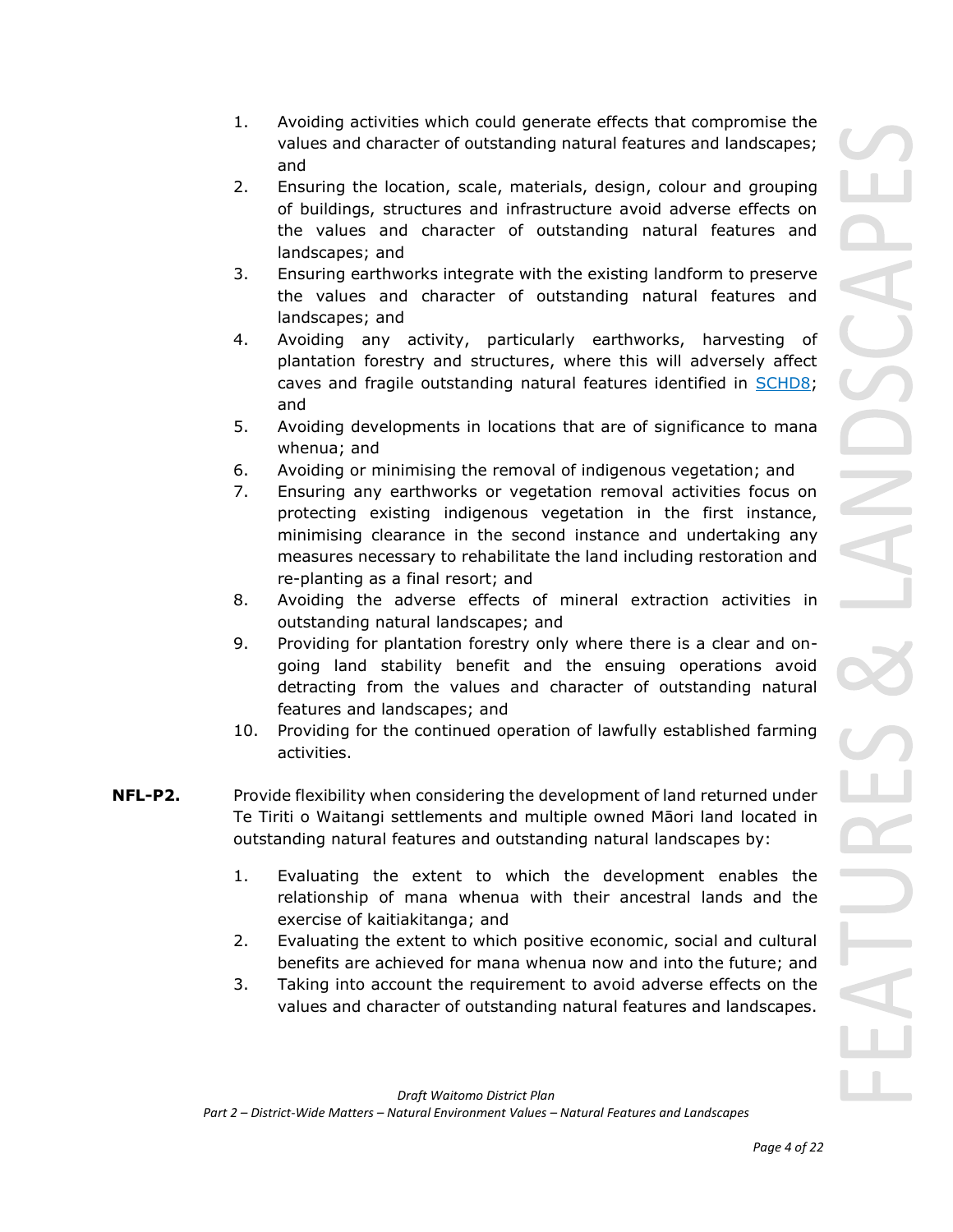- **NFL-P3.** Provide for the appropriate use of natural resources, including land and water, within outstanding natural features and outstanding natural landscapes by:
	- 1. Providing thresholds to allow limited earthworks and vegetation removal, particularly where this is part of the continued operation of lawfully farming established activities; and
	- 2. Ensuring buildings and structures are setback from riparian and coastal margins and do not dominate ridgelines or coastal headlands.

# **Objective and Policy - Landscapes of high amenity value**

*Refer also to the relevant objectives and policies in Part 2 District - Wide Matters and Part 3 - Area Specific Matters*

- **NFL-O4.** Recognise, maintain, and where practicable, enhance the qualities and values of the landscapes of high amenity value identified in SCEHD9, including those values associated with working agricultural, pastoral and horticultural landscapes.
- **NFL-P4.** Maintain and where practicable, enhance the qualities and values of the landscapes of high amenity value during subdivision, land use and development by:
	- 1. Ensuring that the effects of any activity which could compromise the qualities and values of the landscapes of high amenity value are minimised; and
	- 2. Ensuring that buildings, structures and infrastructure are integrated into landscapes of high amenity value to minimise any visual impacts; and
	- 3. Managing the adverse effects of earthworks for buildings, driveways, new tracks and farm quarries through appropriate subdivision and development design; and
	- 4. Avoiding developments in locations that are of significance to mana whenua; and
	- 5. Minimising the removal of indigenous vegetation as far as practicable; and
	- 6. Providing for the continued operation of lawfully established farming activities.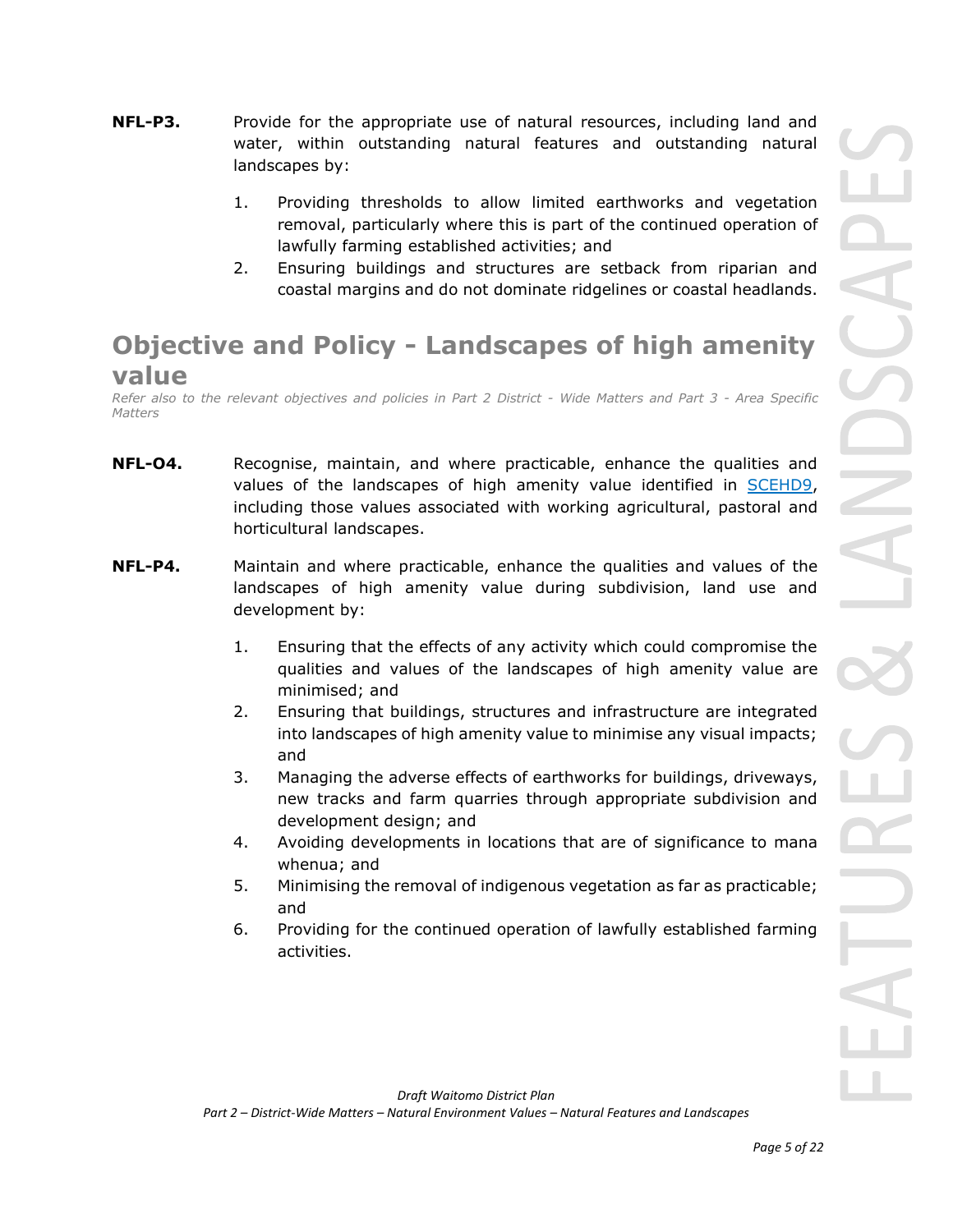# **Objective and Policy - The karst overlay**

*Refer also to the relevant objectives and policies in Part 2 District - Wide Matters and Part 3 - Area Specific Matters*

- **NFL-O5.** Ensure the unique geomorphological, hydrological and ecological values of the karst overlay identified in **SCEHD12** are recognised and protected.
- **NFL-P5.** Recognise, protect, and where practicable, enhance the values of the karst overlay by:
	- 1. Ensuring that the effects of any activity which could compromise the values of the karst overlay are avoided in the first instance, and where this is not practicable, minimised; and
	- 2. Managing the adverse effects of earthworks through appropriate development design, mitigation measures and rehabilitation; and
	- 3. Avoiding any activity, particularly vegetation clearance and largescale earthworks including quarrying activities, where these will adversely affect the values of the karst systems or features; and
	- 4. Avoiding developments in locations that are of significance to mana whenua; and
	- 5. Minimising the removal of indigenous vegetation; and
	- 6. Providing for plantation forestry only where there is a clear and ongoing land stability benefit and the ensuing operations do not significantly detract from the values of the karst overlay; and
	- 7. Providing for the continued operation of lawfully established farming activities.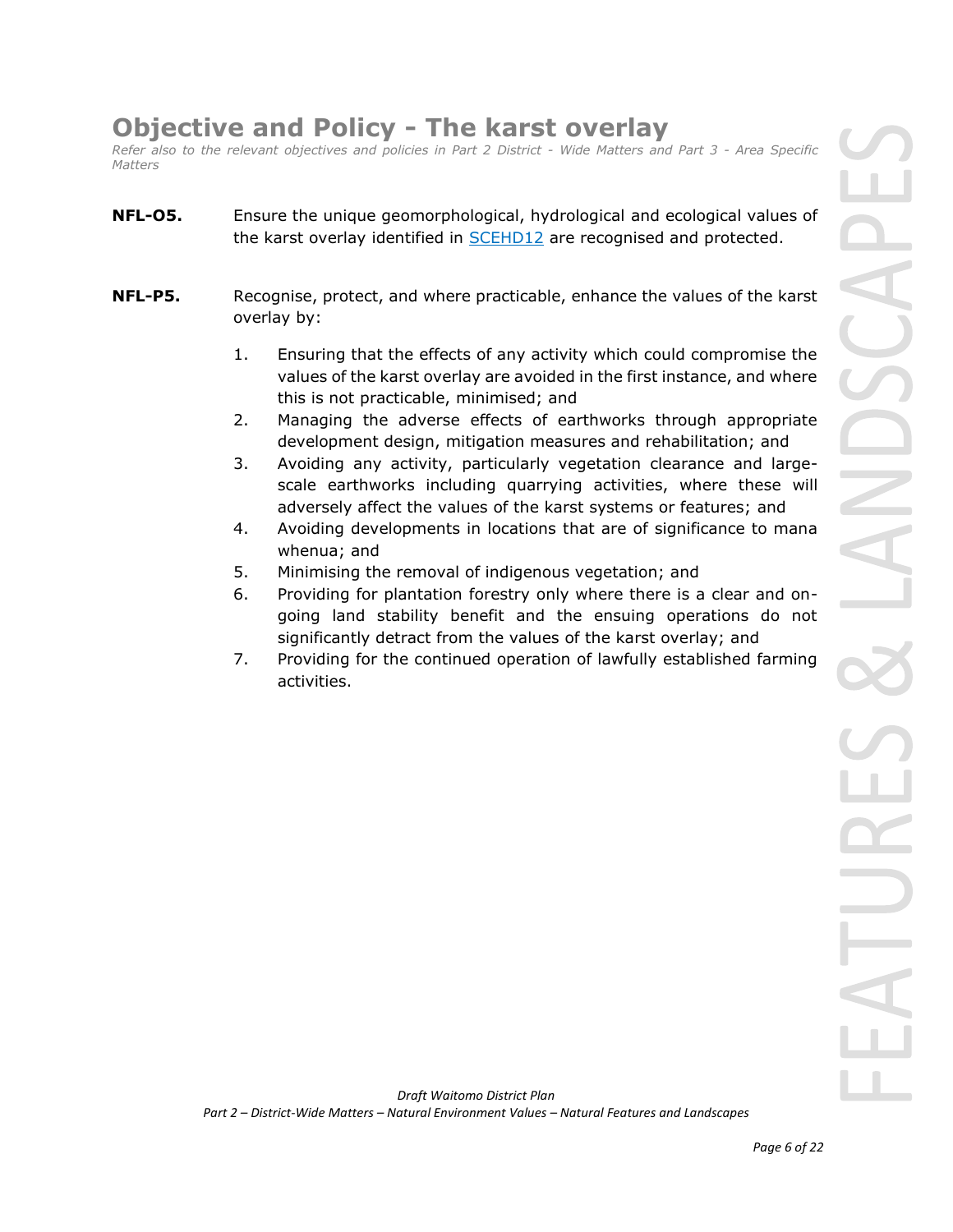# **Rules**

The rules that apply to activities in natural features and landscapes are contained in the tables listed below. To undertake any activity, it must comply with all the rules listed in:

- NFL Table 1 Activities Rules; and
- NFL Table 2 Performance Standards; and
- Any relevant provision in Part 2 District-wide matters; and
- **EXECT** Any relevant provision in Part 3 Area Specific matters;

Where an activity breaches more than one rule, the most restrictive status shall apply to the activity.

Refer to [Part 1](javascript:void(0)) - How the Plan Works for an explanation of how to use this Plan, including activity status abbreviations.

*Note: Where an activity is not provided for in this table, see the applicable provisions in the underlying zone or district wide chapter.*

*Note: To assist landowners who have more than one overlay, scheduled feature or site on their property, the natural environment values index on the website provides an overview and guide of the plan's provision*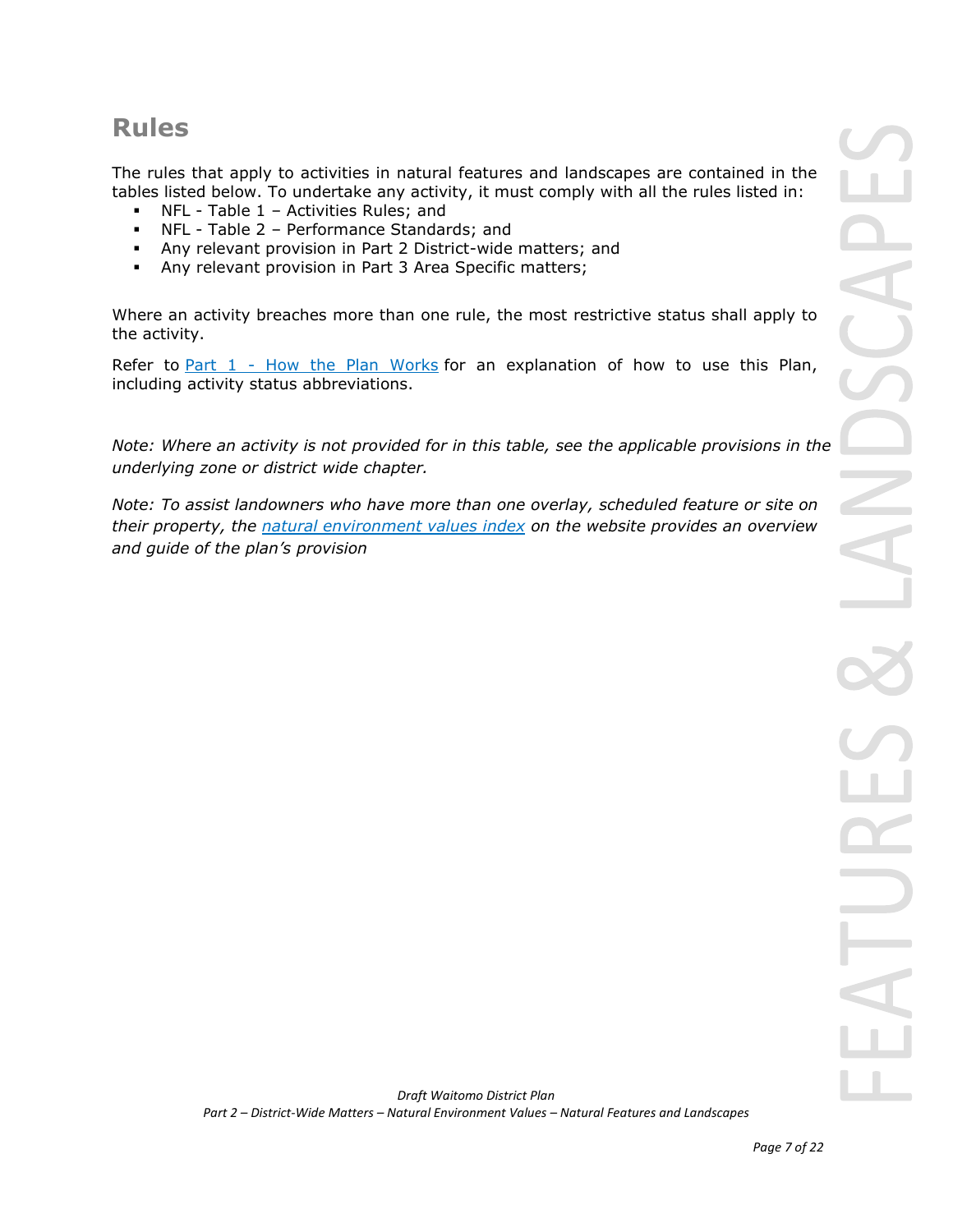### **NFL - Table 1 – Activities Rules**

## **Buildings**

|             | The rules apply to<br>all zones                                                                                                                         | The rules apply to<br>all zones except<br><b>Te Maika precinct</b><br>(PREC7) |                                                                                               | The rules apply to all zones except the rural<br>production zone & Aria settlement zone          |
|-------------|---------------------------------------------------------------------------------------------------------------------------------------------------------|-------------------------------------------------------------------------------|-----------------------------------------------------------------------------------------------|--------------------------------------------------------------------------------------------------|
| <b>Rule</b> | <b>Outstanding</b><br>natural features                                                                                                                  | <b>Outstanding</b><br>natural<br><b>landscapes</b>                            | <b>Landscapes of high</b><br>amenity value                                                    | <b>Karst overlay</b>                                                                             |
| NFL-R1.     | 30 $m2$ in size.                                                                                                                                        |                                                                               | Any building that is less than or equal to 5 m in height and/or less than or equal to         |                                                                                                  |
|             | <b>PER:</b> Category F                                                                                                                                  | <b>PER</b>                                                                    | <b>PER</b>                                                                                    | N/A see zone rules                                                                               |
|             | <b>NC:</b> Category                                                                                                                                     |                                                                               |                                                                                               |                                                                                                  |
|             | A,B,C,D,E                                                                                                                                               |                                                                               |                                                                                               |                                                                                                  |
| NFL-R2.     | Any building that is less than or equal to 5 m in height and/or greater than 30 m <sup>2</sup> but<br>less than or equal to 100 m <sup>2</sup> in size. |                                                                               |                                                                                               |                                                                                                  |
|             | <b>RDIS: Category F</b>                                                                                                                                 | <b>RDIS</b>                                                                   | <b>PER</b>                                                                                    | N/A see zone rules                                                                               |
|             | <b>PR:</b> Category                                                                                                                                     |                                                                               |                                                                                               |                                                                                                  |
|             | A,B,C,D,E                                                                                                                                               |                                                                               |                                                                                               |                                                                                                  |
|             |                                                                                                                                                         |                                                                               |                                                                                               | Where the activity status is RDIS, the matters over which discretion is restricted are:          |
|             |                                                                                                                                                         |                                                                               |                                                                                               | (a) Whether the location and scale of the building detracts from the outstanding natural feature |
|             | or a landscape; and                                                                                                                                     |                                                                               |                                                                                               |                                                                                                  |
|             | landscape; and                                                                                                                                          |                                                                               | (b) Whether the grouping of buildings detracts from the outstanding natural feature or the    |                                                                                                  |
|             |                                                                                                                                                         |                                                                               | (c) The extent to which the building extends above a ridgeline or coastal headland or         |                                                                                                  |
|             |                                                                                                                                                         | dominates an outstanding natural feature; and                                 |                                                                                               |                                                                                                  |
|             |                                                                                                                                                         |                                                                               | (d) Whether the colour and materials integrate the building into the wider landscape; and     | (e) Whether the building uses low reflectivity glass and building form to minimise reflectivity; |
|             | and                                                                                                                                                     |                                                                               |                                                                                               |                                                                                                  |
|             | (f)                                                                                                                                                     |                                                                               | Whether the building is setback from riparian and coastal margins; and                        |                                                                                                  |
|             | (g)<br>removal activities; and                                                                                                                          |                                                                               |                                                                                               | The location, timing of construction, design and density of soil disturbance and vegetation      |
|             |                                                                                                                                                         |                                                                               | (h) Any measures necessary to rehabilitate the land following the completion of the activity; |                                                                                                  |
|             | and                                                                                                                                                     |                                                                               |                                                                                               |                                                                                                  |
|             | (i)                                                                                                                                                     |                                                                               |                                                                                               | The protection of existing vegetation and/or mitigation/enhancement planting to assist the       |
|             | visual integration of built form; and                                                                                                                   |                                                                               |                                                                                               |                                                                                                  |

*Draft Waitomo District Plan*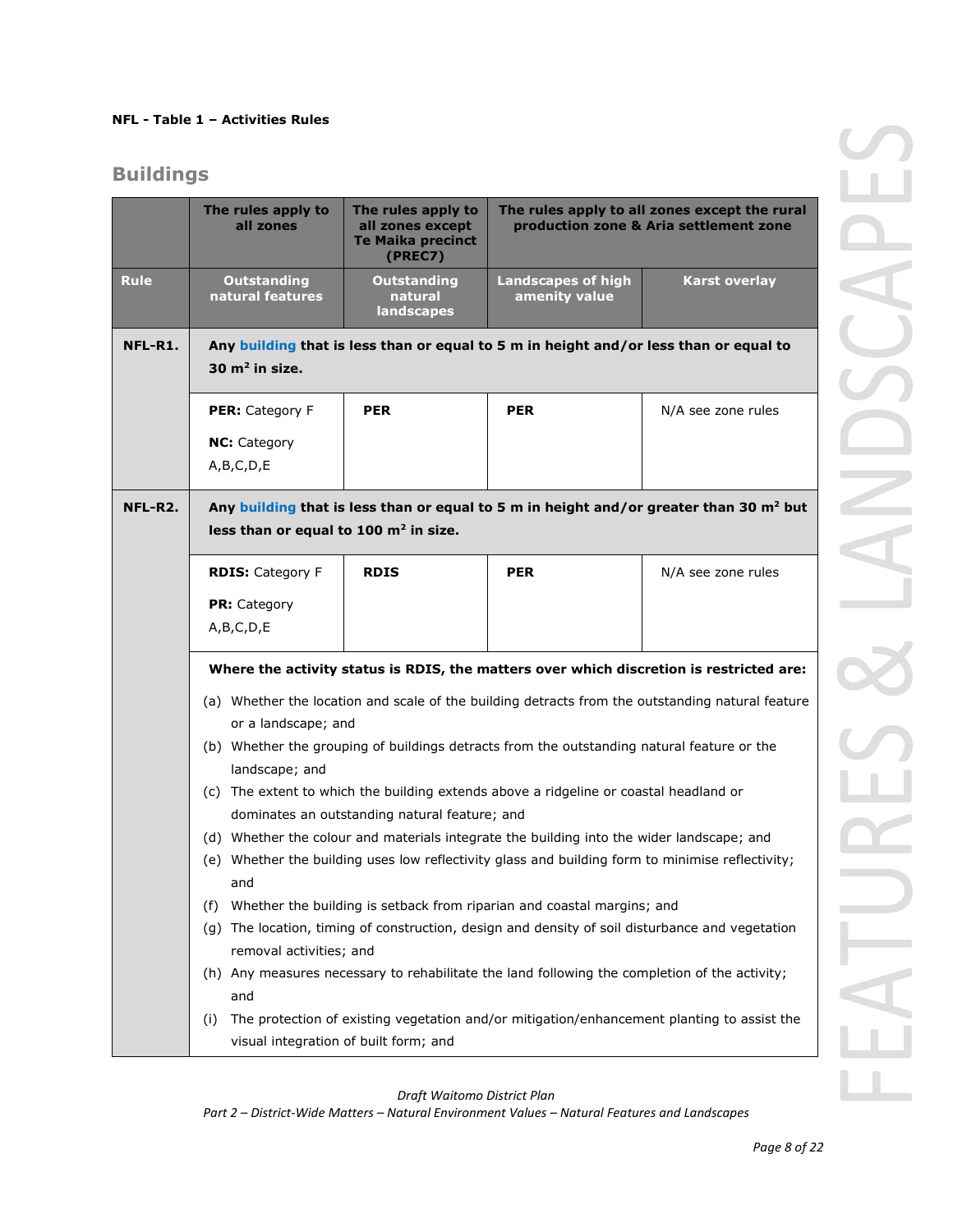|             | The rules apply to<br>all zones                                                                                                                                                                                                                                                                                                                                                                                                                                                                                                                                                                                                                                                                                                                                                                                                                                                                                                                                                                                                                                                                                                     | The rules apply to<br>all zones except<br><b>Te Maika precinct</b><br>(PREC7)                                                                                                                                                                                                                                                                                                         |                                            | The rules apply to all zones except the rural<br>production zone & Aria settlement zone |  |  |
|-------------|-------------------------------------------------------------------------------------------------------------------------------------------------------------------------------------------------------------------------------------------------------------------------------------------------------------------------------------------------------------------------------------------------------------------------------------------------------------------------------------------------------------------------------------------------------------------------------------------------------------------------------------------------------------------------------------------------------------------------------------------------------------------------------------------------------------------------------------------------------------------------------------------------------------------------------------------------------------------------------------------------------------------------------------------------------------------------------------------------------------------------------------|---------------------------------------------------------------------------------------------------------------------------------------------------------------------------------------------------------------------------------------------------------------------------------------------------------------------------------------------------------------------------------------|--------------------------------------------|-----------------------------------------------------------------------------------------|--|--|
| <b>Rule</b> | <b>Outstanding</b><br>natural features                                                                                                                                                                                                                                                                                                                                                                                                                                                                                                                                                                                                                                                                                                                                                                                                                                                                                                                                                                                                                                                                                              | <b>Outstanding</b><br>natural<br>landscapes                                                                                                                                                                                                                                                                                                                                           | <b>Landscapes of high</b><br>amenity value | <b>Karst overlay</b>                                                                    |  |  |
| NFL-R3.     | (j)                                                                                                                                                                                                                                                                                                                                                                                                                                                                                                                                                                                                                                                                                                                                                                                                                                                                                                                                                                                                                                                                                                                                 | Effects on the relationship of mana whenua and their culture and traditions with the site<br>and any wāhi tapu or other taonga affected by the activity; and<br>(k) Measures to avoid, remedy or mitigate adverse effects of the building on the outstanding<br>natural feature or landscape.<br>Any building that is greater than 5 m but less than or equal to 8 m in height and/or |                                            |                                                                                         |  |  |
|             | greater than 100 $m2$ but less than or equal to 300 $m2$ in size.                                                                                                                                                                                                                                                                                                                                                                                                                                                                                                                                                                                                                                                                                                                                                                                                                                                                                                                                                                                                                                                                   |                                                                                                                                                                                                                                                                                                                                                                                       |                                            |                                                                                         |  |  |
|             | <b>DIS: Category F</b><br><b>PR:</b> Category<br>A,B,C,D,E                                                                                                                                                                                                                                                                                                                                                                                                                                                                                                                                                                                                                                                                                                                                                                                                                                                                                                                                                                                                                                                                          | <b>DIS</b>                                                                                                                                                                                                                                                                                                                                                                            | <b>PER</b>                                 | N/A see zone rules                                                                      |  |  |
| NFL-R4.     | Any building that is greater than 8 m in height and/or greater than 300 m <sup>2</sup> in size.                                                                                                                                                                                                                                                                                                                                                                                                                                                                                                                                                                                                                                                                                                                                                                                                                                                                                                                                                                                                                                     |                                                                                                                                                                                                                                                                                                                                                                                       |                                            |                                                                                         |  |  |
|             | NC: Category F<br><b>PR:</b> Category<br>A,B,C,D,E                                                                                                                                                                                                                                                                                                                                                                                                                                                                                                                                                                                                                                                                                                                                                                                                                                                                                                                                                                                                                                                                                  | <b>DIS</b>                                                                                                                                                                                                                                                                                                                                                                            | <b>RDIS</b>                                | N/A see zone rules                                                                      |  |  |
|             | Where the activity status is RDIS, the matters over which discretion is restricted are:<br>(a) Whether the location and scale of the building detracts from the landscape; and<br>(b) The extent to which the building extends above a ridgeline or coastal headland; and<br>(c) Whether the colour and materials integrate the building into the wider landscape; and<br>(d) Whether the building uses low reflectivity glass and building form to minimise reflectivity;<br>and<br>Whether the building is setback from riparian and coastal margins; and<br>(e)<br>Whether the grouping of buildings detracts from the landscape; and<br>(f)<br>The location, timing of construction, design and density of soil disturbance and vegetation<br>(g)<br>removal activities; and<br>(h) Any measures necessary to rehabilitate the land following the completion of the activity;<br>and<br>The protection of existing vegetation and/or mitigation/enhancement planting to assist the<br>(i)<br>visual integration of built form; and<br>Effects on the relationship of mana whenua and their culture and traditions with the site |                                                                                                                                                                                                                                                                                                                                                                                       |                                            |                                                                                         |  |  |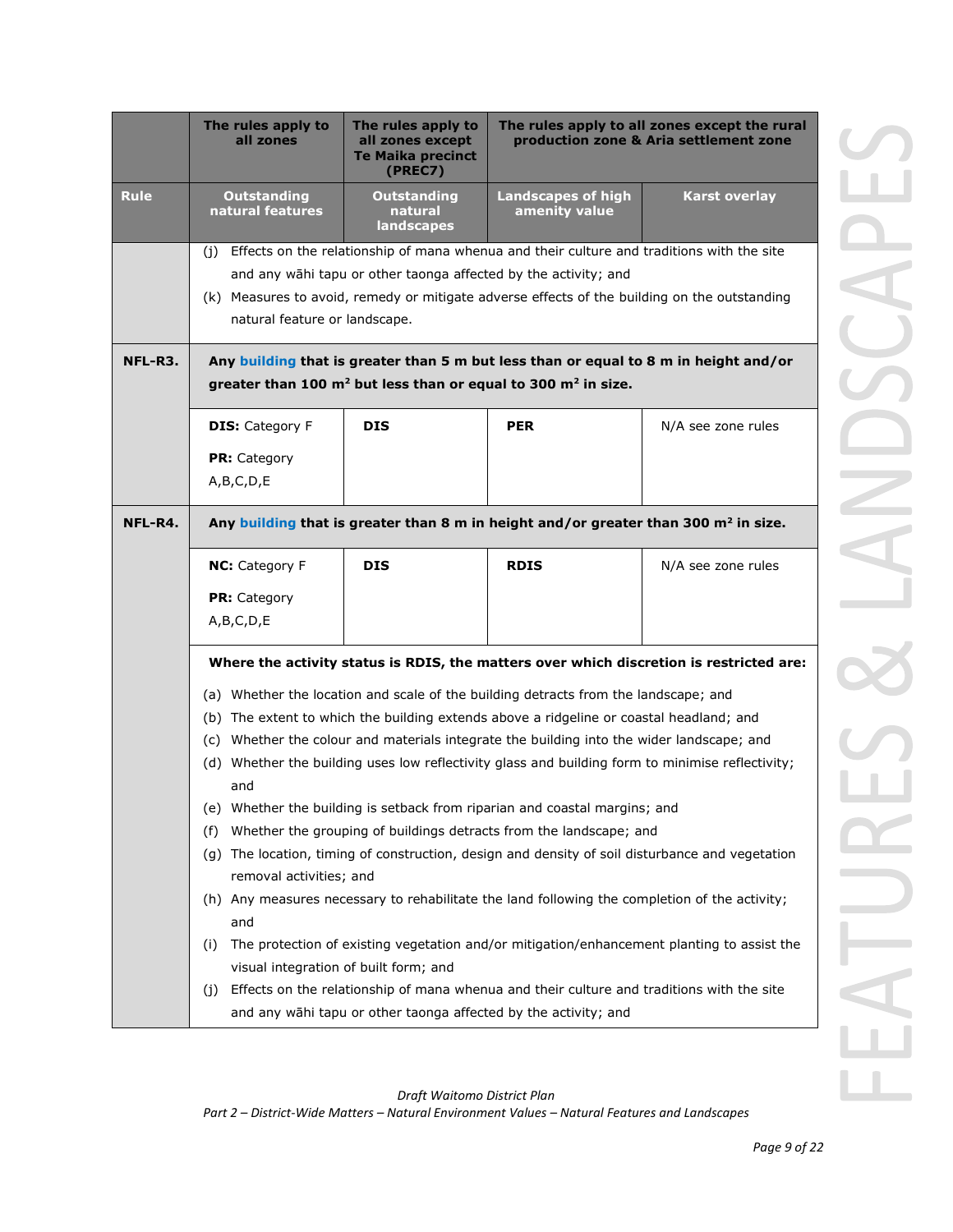|                                                                                       | The rules apply to<br>all zones                                                                                                       | The rules apply to<br>all zones except<br><b>Te Maika precinct</b><br>(PREC7) |                                     | The rules apply to all zones except the rural<br>production zone & Aria settlement zone |
|---------------------------------------------------------------------------------------|---------------------------------------------------------------------------------------------------------------------------------------|-------------------------------------------------------------------------------|-------------------------------------|-----------------------------------------------------------------------------------------|
| <b>Rule</b>                                                                           | <b>Outstanding</b><br>natural features                                                                                                | <b>Outstanding</b><br>natural<br>landscapes                                   | Landscapes of high<br>amenity value | <b>Karst overlay</b>                                                                    |
|                                                                                       | Measures to avoid, remedy or mitigate adverse effects of the building on the landscape or<br>(k)<br>coastal environment.              |                                                                               |                                     |                                                                                         |
| NFL-R5.                                                                               | Any building that is sited on a building platform approved as part of a subdivision<br>consent issued before (plan notification date) |                                                                               |                                     |                                                                                         |
|                                                                                       | <b>PER</b>                                                                                                                            | <b>PER</b>                                                                    | <b>PER</b>                          | <b>PER</b>                                                                              |
| Note: All buildings and structures, must also comply with NATC-R2, CEH-R1 and CEH-R2. |                                                                                                                                       |                                                                               |                                     |                                                                                         |

## **Tanks & silos**

|             | The rules apply to<br>all zones                                                                                                     | The rules apply to<br>all zones except<br><b>Te Maika precinct</b><br>(PREC7) | The rules apply to all zones except the rural<br>production zone & Aria settlement zone |                                                                                         |
|-------------|-------------------------------------------------------------------------------------------------------------------------------------|-------------------------------------------------------------------------------|-----------------------------------------------------------------------------------------|-----------------------------------------------------------------------------------------|
| <b>Rule</b> | <b>Outstanding</b><br>natural features                                                                                              | <b>Outstanding</b><br>natural<br>landscapes                                   | <b>Landscapes of</b><br>high amenity<br>value                                           | <b>Karst overlay</b>                                                                    |
| NFL-R6.     | Any tank or silo that is less than or equal to 3.2 m in height and/or has a capacity<br>less than or equal to 30,000 litres or less |                                                                               |                                                                                         |                                                                                         |
|             | PER: Category A,F<br><b>NC:</b> Category<br>B,C,D,E                                                                                 | <b>PER</b>                                                                    | N/A see zone<br>rules                                                                   | N/A see zone rules                                                                      |
| NFL-R7.     | than 30,000 litres.                                                                                                                 |                                                                               |                                                                                         | Any tank or silo that is greater than 3.2 m in height and/or has a capacity greater     |
|             | <b>RDIS: Category A,F</b><br><b>NC:</b> Category<br>B, C, D, E                                                                      | <b>RDIS</b>                                                                   | N/A see zone<br>rules                                                                   | N/A see zone rules                                                                      |
|             |                                                                                                                                     |                                                                               |                                                                                         | Where the activity status is RDIS, the matters over which discretion is restricted are: |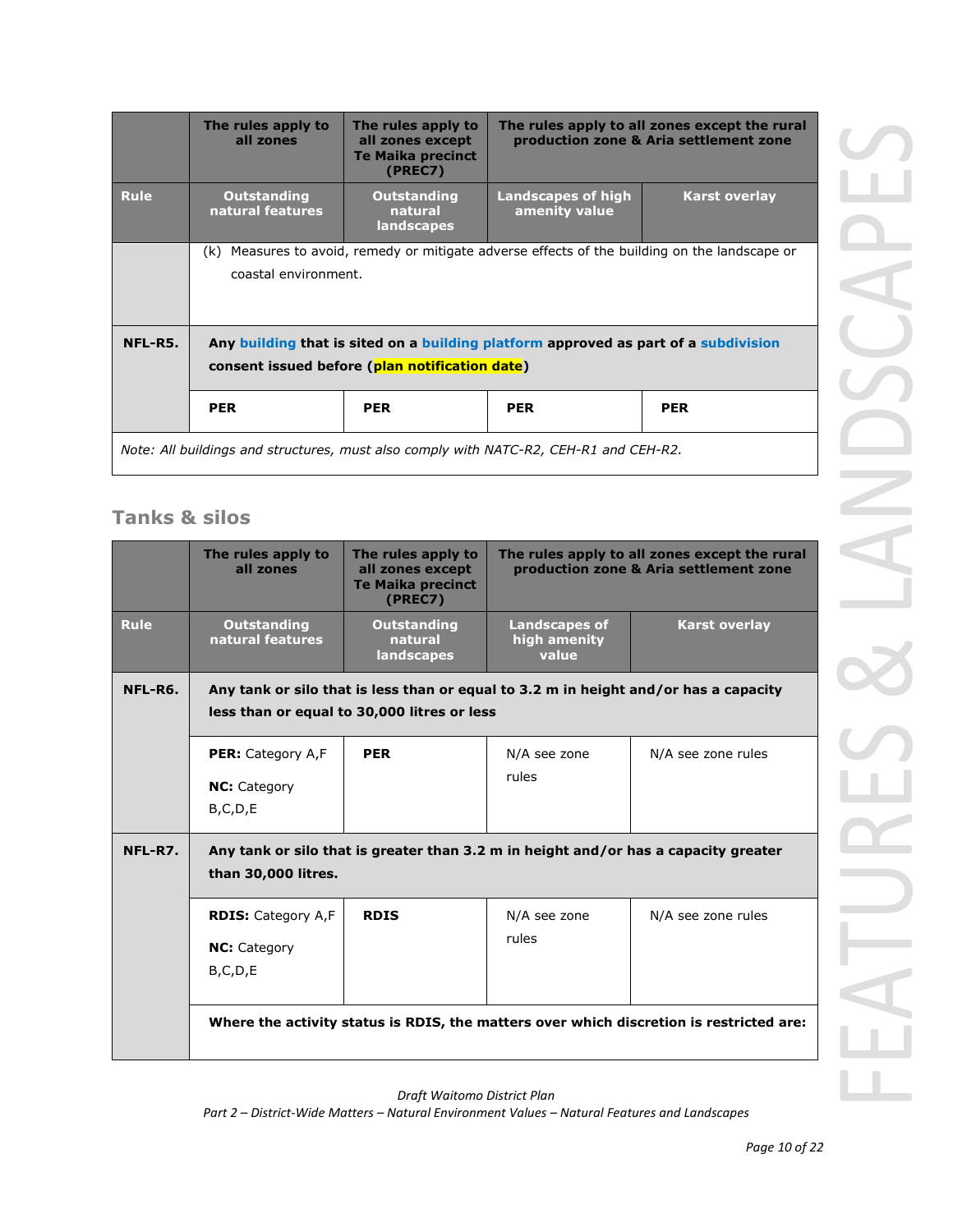|             | The rules apply to<br>all zones                                                                                                      | The rules apply to<br>all zones except<br><b>Te Maika precinct</b><br>(PREC7)           | The rules apply to all zones except the rural<br>production zone & Aria settlement zone |                      |  |
|-------------|--------------------------------------------------------------------------------------------------------------------------------------|-----------------------------------------------------------------------------------------|-----------------------------------------------------------------------------------------|----------------------|--|
| <b>Rule</b> | <b>Outstanding</b><br>natural features                                                                                               | <b>Outstanding</b><br>natural<br>landscapes                                             | <b>Landscapes of</b><br>high amenity<br>value                                           | <b>Karst overlay</b> |  |
|             | (a)                                                                                                                                  | The location, scale, materials and colour of the tank or silo and whether these factors |                                                                                         |                      |  |
|             | detract from the outstanding natural feature or the landscape; and                                                                   |                                                                                         |                                                                                         |                      |  |
|             | (b) The extent to which the structure extends above a ridgeline or coastal headland or                                               |                                                                                         |                                                                                         |                      |  |
|             | dominates an outstanding natural feature or the landscape; and                                                                       |                                                                                         |                                                                                         |                      |  |
|             | (c)                                                                                                                                  | Whether the structure is setback from riparian and coastal margins; and                 |                                                                                         |                      |  |
|             | The protection of existing vegetation and/or mitigation/enhancement planting to assist the<br>(d)<br>visual integration; and         |                                                                                         |                                                                                         |                      |  |
|             | The location, timing of construction, design and density of soil disturbance and vegetation<br>(e)<br>removal activities; and        |                                                                                         |                                                                                         |                      |  |
|             | Measures to avoid, remedy or mitigate adverse effects of the activity on the outstanding<br>(f)<br>natural feature or the landscape. |                                                                                         |                                                                                         |                      |  |
|             | Note: All buildings and structures, must also comply with NATC-R2, CEH-R1 and CEH-R2.                                                |                                                                                         |                                                                                         |                      |  |

## **Earthworks**

| The rules apply to all zones |                                                                                                                                                                                                        |                                                                                           |                                                                                                                                                                                           | The rules apply to all zones except the rural<br>production zone                                 |
|------------------------------|--------------------------------------------------------------------------------------------------------------------------------------------------------------------------------------------------------|-------------------------------------------------------------------------------------------|-------------------------------------------------------------------------------------------------------------------------------------------------------------------------------------------|--------------------------------------------------------------------------------------------------|
| <b>Rule</b>                  | <b>Outstanding</b><br>natural features                                                                                                                                                                 | <b>Outstanding</b><br>natural<br>landscapes                                               | <b>Landscapes of high</b><br>amenity value                                                                                                                                                | <b>Karst overlay</b>                                                                             |
| NFL-R8.                      | <b>Earthworks</b>                                                                                                                                                                                      |                                                                                           |                                                                                                                                                                                           |                                                                                                  |
|                              | <b>PER: Where</b><br>less than or<br>equal to $100m3$<br>and/or no<br>greater than 1m<br>in depth in<br>Category<br>A,C,D,F. Applies<br>per holding per<br>calendar year<br><b>NC:</b> Category<br>B,E | <b>PER:</b> Where less<br>than or equal to<br>$250m3$ per<br>holding per<br>calendar year | <b>PER:</b> Where less<br>than or equal to<br>$5003$ per holding<br>per calendar year<br>(general rural &<br>natural open space<br>zones only)<br>Otherwise see the<br>earthworks chapter | <b>PER:</b> Where less than<br>or equal to 250m <sup>3</sup> per<br>holding per calendar<br>year |

*Draft Waitomo District Plan*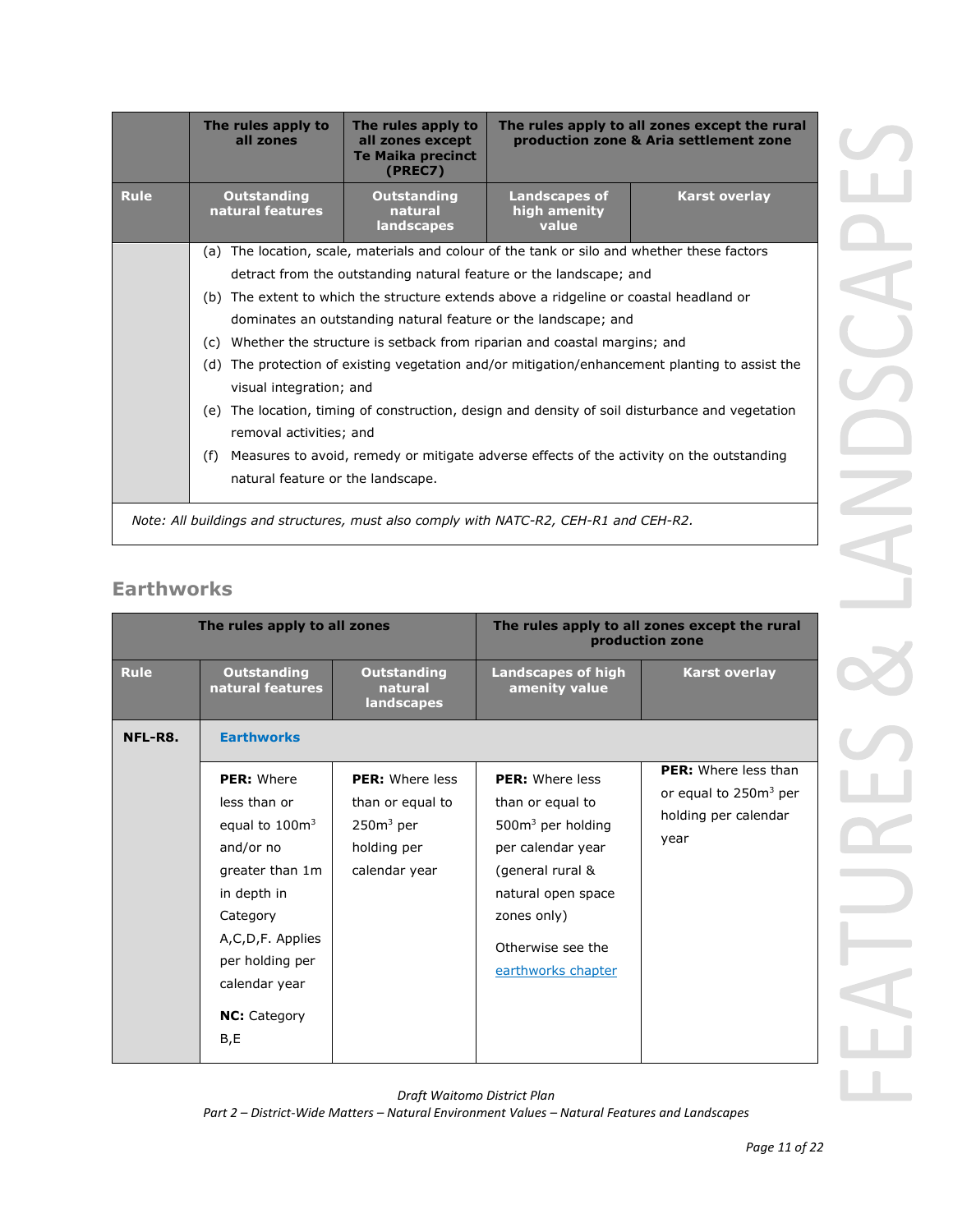|             | The rules apply to all zones                                                                                                                                                                                                                                                                                                                                                                                                                                                                                                                                                                                                                                                                                                                                                                                                                                                                                                                                                                                                                                                                                                                                                                                                                                                                                                                                                                                                                                                                                                                                                                                                                                                                                                                                                                              |                                                                                   | The rules apply to all zones except the rural<br>production zone                                                                |                                                                                       |  |  |
|-------------|-----------------------------------------------------------------------------------------------------------------------------------------------------------------------------------------------------------------------------------------------------------------------------------------------------------------------------------------------------------------------------------------------------------------------------------------------------------------------------------------------------------------------------------------------------------------------------------------------------------------------------------------------------------------------------------------------------------------------------------------------------------------------------------------------------------------------------------------------------------------------------------------------------------------------------------------------------------------------------------------------------------------------------------------------------------------------------------------------------------------------------------------------------------------------------------------------------------------------------------------------------------------------------------------------------------------------------------------------------------------------------------------------------------------------------------------------------------------------------------------------------------------------------------------------------------------------------------------------------------------------------------------------------------------------------------------------------------------------------------------------------------------------------------------------------------|-----------------------------------------------------------------------------------|---------------------------------------------------------------------------------------------------------------------------------|---------------------------------------------------------------------------------------|--|--|
| <b>Rule</b> | <b>Outstanding</b><br>natural features                                                                                                                                                                                                                                                                                                                                                                                                                                                                                                                                                                                                                                                                                                                                                                                                                                                                                                                                                                                                                                                                                                                                                                                                                                                                                                                                                                                                                                                                                                                                                                                                                                                                                                                                                                    | <b>Outstanding</b><br>natural<br>landscapes                                       | <b>Landscapes of high</b><br>amenity value                                                                                      | <b>Karst overlay</b>                                                                  |  |  |
|             | <b>NC:</b> Where<br>greater than<br>$100m3$ and/or<br>greater than 1m<br>in depth in<br>Category<br>A,C,D,F. Applies<br>per holding per<br>calendar year                                                                                                                                                                                                                                                                                                                                                                                                                                                                                                                                                                                                                                                                                                                                                                                                                                                                                                                                                                                                                                                                                                                                                                                                                                                                                                                                                                                                                                                                                                                                                                                                                                                  | <b>RDIS: Where</b><br>greater than<br>$250m3$ per<br>holding per<br>calendar year | <b>RDIS:</b> Where greater<br>than $500m3$ per<br>holding per calendar<br>year (general rural &<br>natural open space<br>zones) | <b>RDIS: Where greater</b><br>than 250m <sup>3</sup> per holding<br>per calendar year |  |  |
|             |                                                                                                                                                                                                                                                                                                                                                                                                                                                                                                                                                                                                                                                                                                                                                                                                                                                                                                                                                                                                                                                                                                                                                                                                                                                                                                                                                                                                                                                                                                                                                                                                                                                                                                                                                                                                           |                                                                                   | Where the activity status is RDIS, the matters over which discretion is restricted                                              |                                                                                       |  |  |
|             | are:                                                                                                                                                                                                                                                                                                                                                                                                                                                                                                                                                                                                                                                                                                                                                                                                                                                                                                                                                                                                                                                                                                                                                                                                                                                                                                                                                                                                                                                                                                                                                                                                                                                                                                                                                                                                      |                                                                                   |                                                                                                                                 |                                                                                       |  |  |
|             | (a) Whether the location and scale of the earthworks detracts from the landscape or adversely<br>affects the hydrological and geological values of a karst system or feature; and<br>(b) The extent to which earthworks impact ridgelines or coastal headlands; and<br>(c) For new tracks and driveways, measures taken to follow the contour of the landscape, use<br>visually recessive materials, and avoid large batter slopes or retaining walls; and<br>(d) Whether the earthworks are setback from riparian and coastal margins; and<br>(e) The protection of existing vegetation and/or mitigation/enhancement planting to assist the<br>visual integration and to avoid, mitigate or remedy adverse effects on the hydrological and<br>geological values of a karst system or feature; and<br>The extent to which existing vegetation is retained in order to mitigate the effects of<br>(f)<br>streambank and slope erosion, sedimentation, water quality degradation and loss of<br>indigenous species habitat; and<br>(g) The location, timing, design and density of soil disturbance and vegetation removal<br>activities; and<br>(h) Any measures necessary to rehabilitate the land following the completion of the activity;<br>and<br>Effects on the relationship of mana whenua and their culture and traditions with the site<br>(i)<br>and any wāhi tapu or other taonga affected by the activity; and<br>Measures to maintain slope stability or prevent exacerbation of any pre-existing deep-<br>(j)<br>seated land instability; and<br>The method of sediment retention and sediment runoff control to be adopted; and<br>(k)<br>The extent of adverse cumulative effects at a catchment scale on hydrological and<br>(1)<br>geological values of a karst system or feature; and |                                                                                   |                                                                                                                                 | (m) Measures to avoid, remedy or mitigate damage to riparian vegetation or soil; and  |  |  |

*Draft Waitomo District Plan*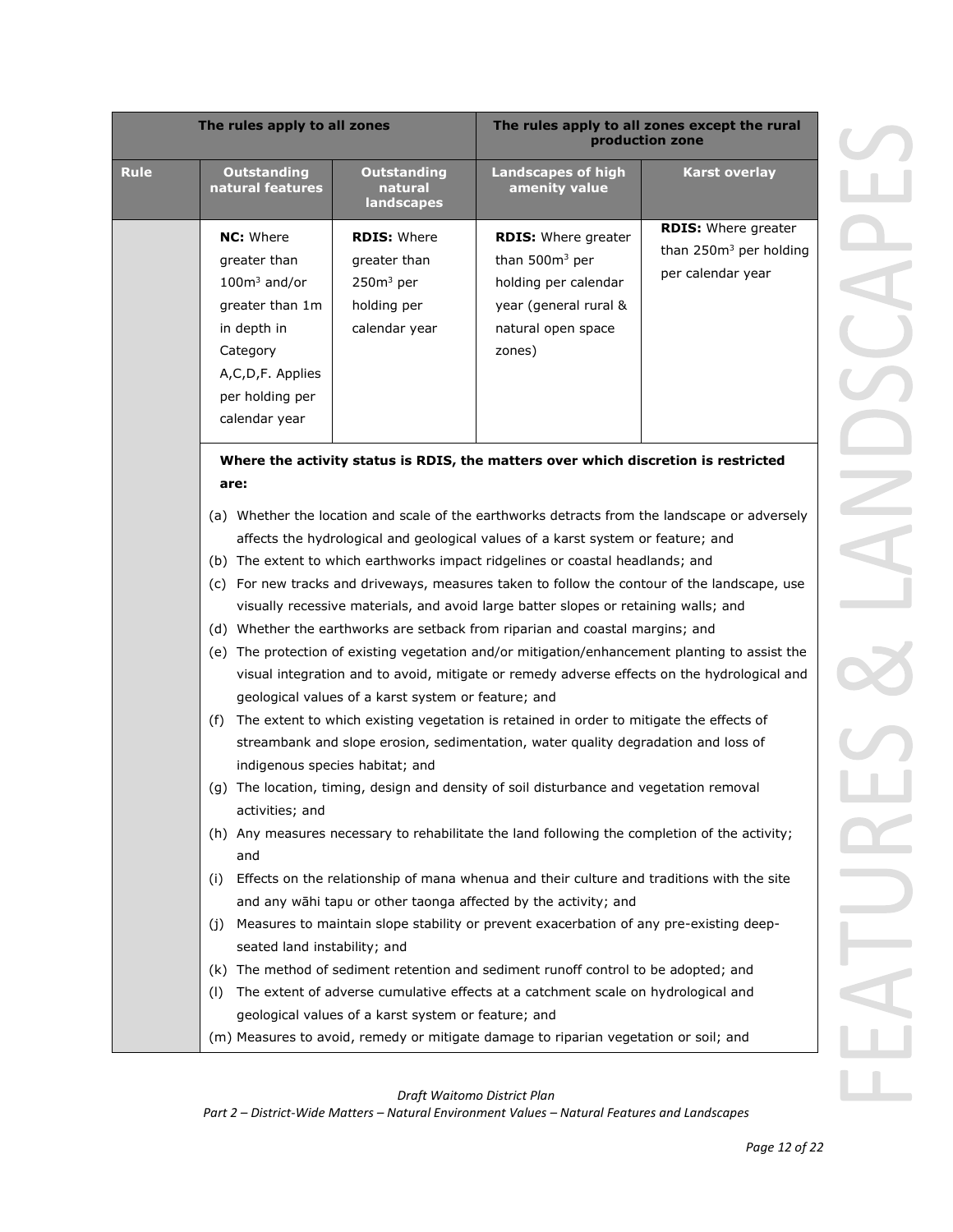| The rules apply to all zones                                   |                                                                                                                                                                                                         | The rules apply to all zones except the rural<br>production zone |                                            |                      |  |
|----------------------------------------------------------------|---------------------------------------------------------------------------------------------------------------------------------------------------------------------------------------------------------|------------------------------------------------------------------|--------------------------------------------|----------------------|--|
| <b>Rule</b>                                                    | <b>Outstanding</b><br>natural features                                                                                                                                                                  | <b>Outstanding</b><br>natural<br><b>landscapes</b>               | <b>Landscapes of high</b><br>amenity value | <b>Karst overlay</b> |  |
|                                                                | Measures to avoid, remedy or mitigate the adverse effect of the activity on the landscape;<br>(n)<br>and<br>Measures to control the effect on air quality from objectionable particulate matter.<br>(0) |                                                                  |                                            |                      |  |
| Note: All earthworks must also comply with NATC-R4 and CEH-R3. |                                                                                                                                                                                                         |                                                                  |                                            |                      |  |

*Note: This rule prevails over the Resource Management (National Environmental Standards for Plantation Forestry) Regulations 2017 in outstanding natural features and outstanding natural landscapes and in the karst overlay.*

*Note: In the landscapes of high amenity value, for zones other than the general rural zone and natural open space zone, the provisions in the earthworks chapter apply.*

## **Quarrying activities**

| The rules apply to all zones |                                        |                                                                                           |                                                                                                                                                                 | The rules apply to all zones except the rural<br>production zone                                 |
|------------------------------|----------------------------------------|-------------------------------------------------------------------------------------------|-----------------------------------------------------------------------------------------------------------------------------------------------------------------|--------------------------------------------------------------------------------------------------|
| <b>Rule</b>                  | <b>Outstanding</b><br>natural features | <b>Outstanding</b><br>natural landscapes                                                  | <b>Landscapes of high</b><br>amenity value                                                                                                                      | <b>Karst overlay</b>                                                                             |
| NFL-R9.                      | Farm quarrying and forestry quarrying  |                                                                                           |                                                                                                                                                                 |                                                                                                  |
|                              | <b>PR</b>                              | <b>PER:</b> Where less<br>than or equal to<br>$2503$ per holding<br>per calendar year     | <b>PER:</b> Where less<br>than or equal to<br>$5003$ per holding<br>per calendar year<br>See the NFS for<br><b>Plantation Forestry</b><br>for forestry quarries | <b>PER:</b> where less than<br>or equal to 250m <sup>3</sup> per<br>holding per calendar<br>year |
|                              |                                        | <b>RDIS: Where</b><br>greater than 250m <sup>3</sup><br>per holding per<br>calendar year. | <b>RDIS: Where</b><br>greater than 500m <sup>3</sup><br>per holding per<br>calendar year.                                                                       | <b>RDIS:</b> Where greater<br>than $250m3$ per holding<br>per calendar year.                     |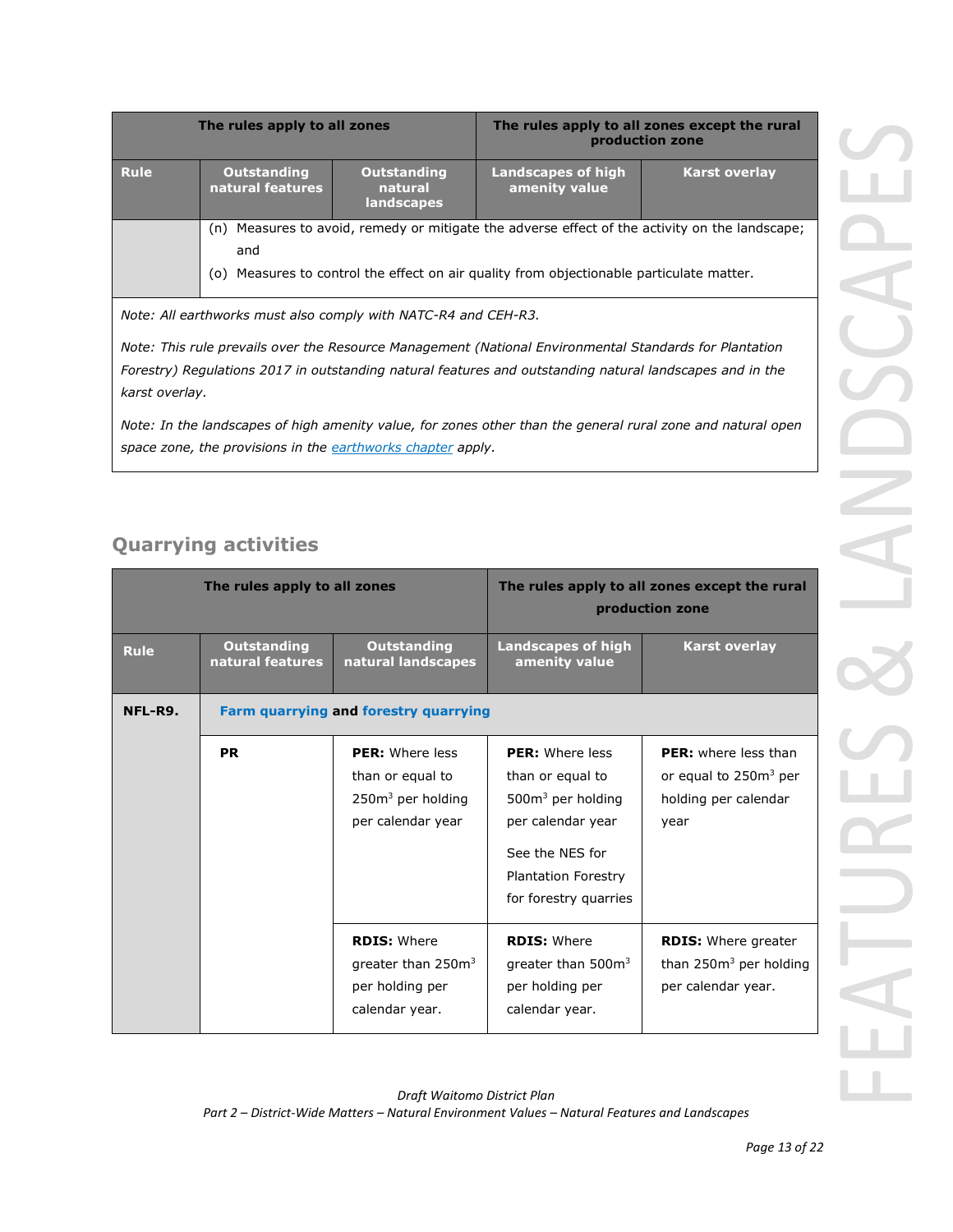|                 |                                                                |                                                                                                                                               | Where the activity status is RDIS, the matters over which discretion is restricted                                                                                                                                                                                                                                                                                                                                                                                                                                                                                                                                                                                                                                                                                                                                                                                                                                                                                                                                                                      |                                                                                                                                                                                                                                                                                                                                                                                                                                                                                                                                                                                                    |
|-----------------|----------------------------------------------------------------|-----------------------------------------------------------------------------------------------------------------------------------------------|---------------------------------------------------------------------------------------------------------------------------------------------------------------------------------------------------------------------------------------------------------------------------------------------------------------------------------------------------------------------------------------------------------------------------------------------------------------------------------------------------------------------------------------------------------------------------------------------------------------------------------------------------------------------------------------------------------------------------------------------------------------------------------------------------------------------------------------------------------------------------------------------------------------------------------------------------------------------------------------------------------------------------------------------------------|----------------------------------------------------------------------------------------------------------------------------------------------------------------------------------------------------------------------------------------------------------------------------------------------------------------------------------------------------------------------------------------------------------------------------------------------------------------------------------------------------------------------------------------------------------------------------------------------------|
|                 |                                                                |                                                                                                                                               |                                                                                                                                                                                                                                                                                                                                                                                                                                                                                                                                                                                                                                                                                                                                                                                                                                                                                                                                                                                                                                                         |                                                                                                                                                                                                                                                                                                                                                                                                                                                                                                                                                                                                    |
|                 | are:<br>activities; and<br>and<br>seated land instability; and | geological values of a karst system or feature; and<br>indigenous species habitat; and<br>geological values of a karst system or feature; and | affects the hydrological and geological values of a karst system or feature; and<br>(b) The extent to which earthworks impact ridgelines or coastal headlands; and<br>(c) Measures taken to avoid large batter slopes or retaining walls; and<br>(d) Whether the earthworks are setback from riparian and coastal margins; and<br>(f) The extent to which existing vegetation is retained in order to mitigate the effects of<br>streambank and slope erosion, sedimentation, water quality degradation and loss of<br>(g) The location, timing, design and density of soil disturbance and vegetation removal<br>and any wāhi tapu or other taonga affected by the activity; and<br>(j) Measures to maintain slope stability or prevent exacerbation of any pre-existing deep-<br>(k) The method of sediment retention and sediment runoff control to be adopted; and<br>(I) The extent of adverse cumulative effects at a catchment scale on hydrological and<br>(m) Measures to avoid, remedy or mitigate damage to riparian vegetation or soil; and | (a) Whether the location and scale of the earthworks detracts from the landscape or adversely<br>(e) The protection of existing vegetation and/or mitigation/enhancement planting to assist the<br>visual integration and to avoid, mitigate or remedy adverse effects on the hydrological and<br>(h) Any measures necessary to rehabilitate the land following the completion of the activity;<br>(i) Effects on the relationship of mana whenua and their culture and traditions with the site<br>(n) Measures to avoid, remedy or mitigate the adverse effect of the activity on the landscape; |
|                 | and                                                            |                                                                                                                                               |                                                                                                                                                                                                                                                                                                                                                                                                                                                                                                                                                                                                                                                                                                                                                                                                                                                                                                                                                                                                                                                         |                                                                                                                                                                                                                                                                                                                                                                                                                                                                                                                                                                                                    |
|                 |                                                                |                                                                                                                                               | (o) Measures to control the effect on air quality from objectionable particulate matter.                                                                                                                                                                                                                                                                                                                                                                                                                                                                                                                                                                                                                                                                                                                                                                                                                                                                                                                                                                |                                                                                                                                                                                                                                                                                                                                                                                                                                                                                                                                                                                                    |
|                 |                                                                | Note: All earthworks must also comply with NATC-R4 and CEH-R3                                                                                 |                                                                                                                                                                                                                                                                                                                                                                                                                                                                                                                                                                                                                                                                                                                                                                                                                                                                                                                                                                                                                                                         |                                                                                                                                                                                                                                                                                                                                                                                                                                                                                                                                                                                                    |
| karst overlay.  |                                                                |                                                                                                                                               | Note: This rule prevails over the Resource Management (National Environmental Standards for Plantation                                                                                                                                                                                                                                                                                                                                                                                                                                                                                                                                                                                                                                                                                                                                                                                                                                                                                                                                                  | Forestry) Regulations 2017 in the outstanding natural features and outstanding natural landscapes and in the                                                                                                                                                                                                                                                                                                                                                                                                                                                                                       |
| <b>NFL-R10.</b> |                                                                |                                                                                                                                               | Quarrying activities and mineral prospecting and exploration                                                                                                                                                                                                                                                                                                                                                                                                                                                                                                                                                                                                                                                                                                                                                                                                                                                                                                                                                                                            |                                                                                                                                                                                                                                                                                                                                                                                                                                                                                                                                                                                                    |
|                 | <b>PR</b>                                                      | See zone rules                                                                                                                                | See zone rules                                                                                                                                                                                                                                                                                                                                                                                                                                                                                                                                                                                                                                                                                                                                                                                                                                                                                                                                                                                                                                          | See zone rules                                                                                                                                                                                                                                                                                                                                                                                                                                                                                                                                                                                     |

prospecting and exploration prospecting and exploration and exploration

for mineral

*Draft Waitomo District Plan*

for mineral

*Part 2 – District-Wide Matters – Natural Environment Values – Natural Features and Landscapes*

for mineral prospecting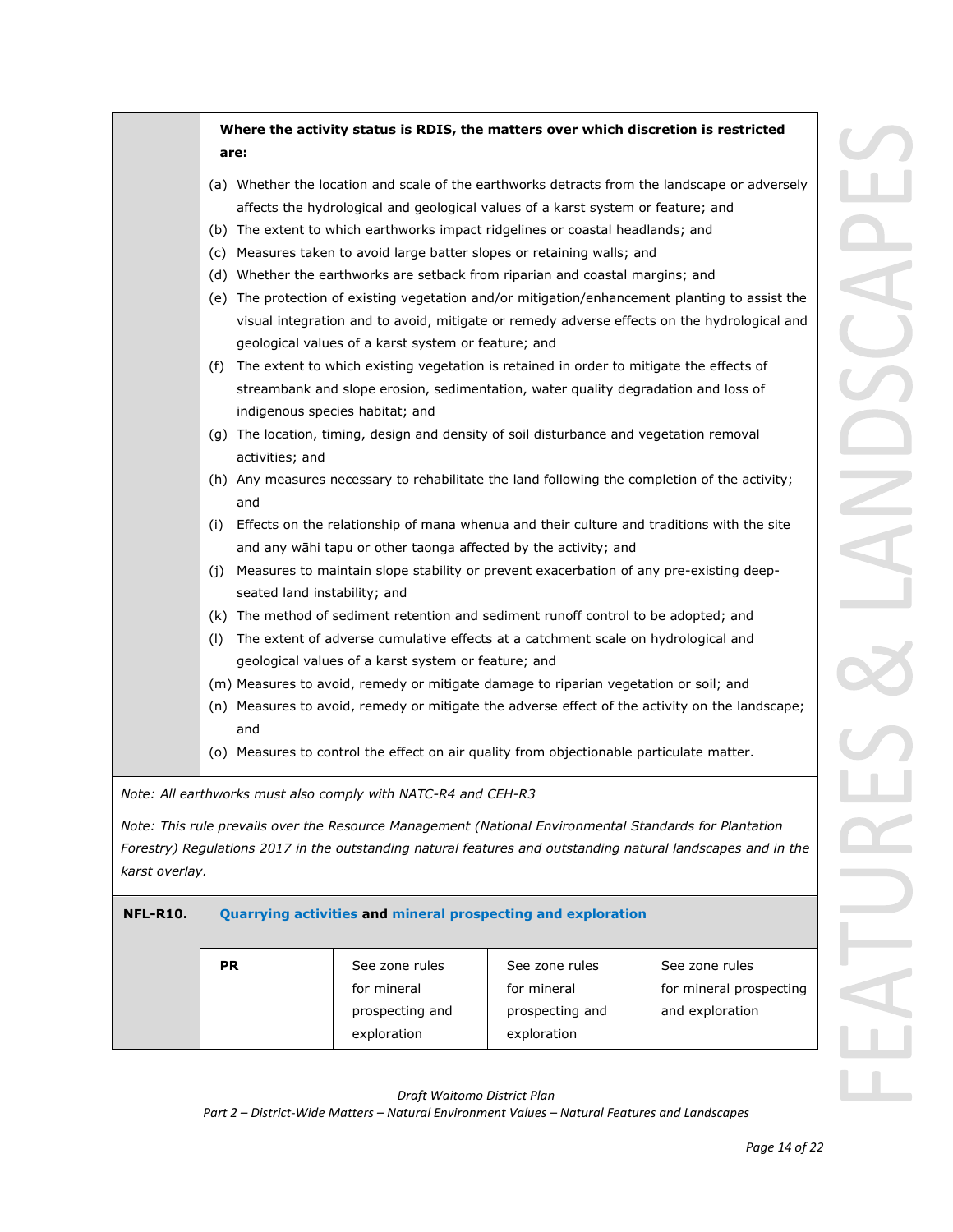|  | <b>NC:</b> Quarrying<br>activities | <b>DIS: Quarrying</b><br>activities | <b>NC:</b> Quarrying<br>activities |  |
|--|------------------------------------|-------------------------------------|------------------------------------|--|
|--|------------------------------------|-------------------------------------|------------------------------------|--|

## **Hydroseeding**

| The rules apply to all zones                                                            |                                        |                                             |                                            |                                                                                                       |
|-----------------------------------------------------------------------------------------|----------------------------------------|---------------------------------------------|--------------------------------------------|-------------------------------------------------------------------------------------------------------|
| <b>Rule</b>                                                                             | <b>Outstanding</b><br>natural features | <b>Outstanding</b><br>natural<br>landscapes | <b>Landscapes of high</b><br>amenity value | <b>Karst overlay</b>                                                                                  |
| <b>NFL-R11.</b>                                                                         | <b>Hydroseeding</b>                    |                                             |                                            |                                                                                                       |
|                                                                                         | <b>PER: Category</b><br>A,F            | <b>PER</b>                                  | <b>PER</b>                                 | <b>PER</b>                                                                                            |
|                                                                                         | <b>RDIS: Category</b><br>B,C,D,E       |                                             |                                            |                                                                                                       |
| Where the activity status is RDIS, the matters over which discretion is restricted are: |                                        |                                             |                                            |                                                                                                       |
| (a)                                                                                     |                                        |                                             |                                            | Whether the location and scale of the hydroseeding detracts from the outstanding natural feature; and |

- (b) The location, timing of hydroseeding, recontouring and vegetation removal activities; and
- (c) Effects on the relationship of mana whenua and their culture and traditions with the site and any wāhi tapu or other taonga affected by the activity; and
- (d) Measures to maintain slope stability or prevent exacerbation of any pre-existing deep-seated land instability; and
- (e) Measures to avoid, remedy or mitigate damage to riparian vegetation or soil.

### **Forestry**

| The rules apply to all zones |                                          |                                                                  |                                               |                      |  |  |
|------------------------------|------------------------------------------|------------------------------------------------------------------|-----------------------------------------------|----------------------|--|--|
| <b>Rule</b>                  | <b>Outstanding</b><br>natural features   | <b>Outstanding</b><br>natural<br>landscapes                      | Landscapes of high<br>amenity value           | <b>Karst overlay</b> |  |  |
| <b>NFL-R12.</b>              | <b>Plantation forestry afforestation</b> |                                                                  |                                               |                      |  |  |
|                              | <b>PR</b>                                | <b>PER:</b> subject to<br>criteria See NFL-<br>R <sub>20</sub> . | See the NES for<br><b>Plantation Forestry</b> | <b>RDIS</b>          |  |  |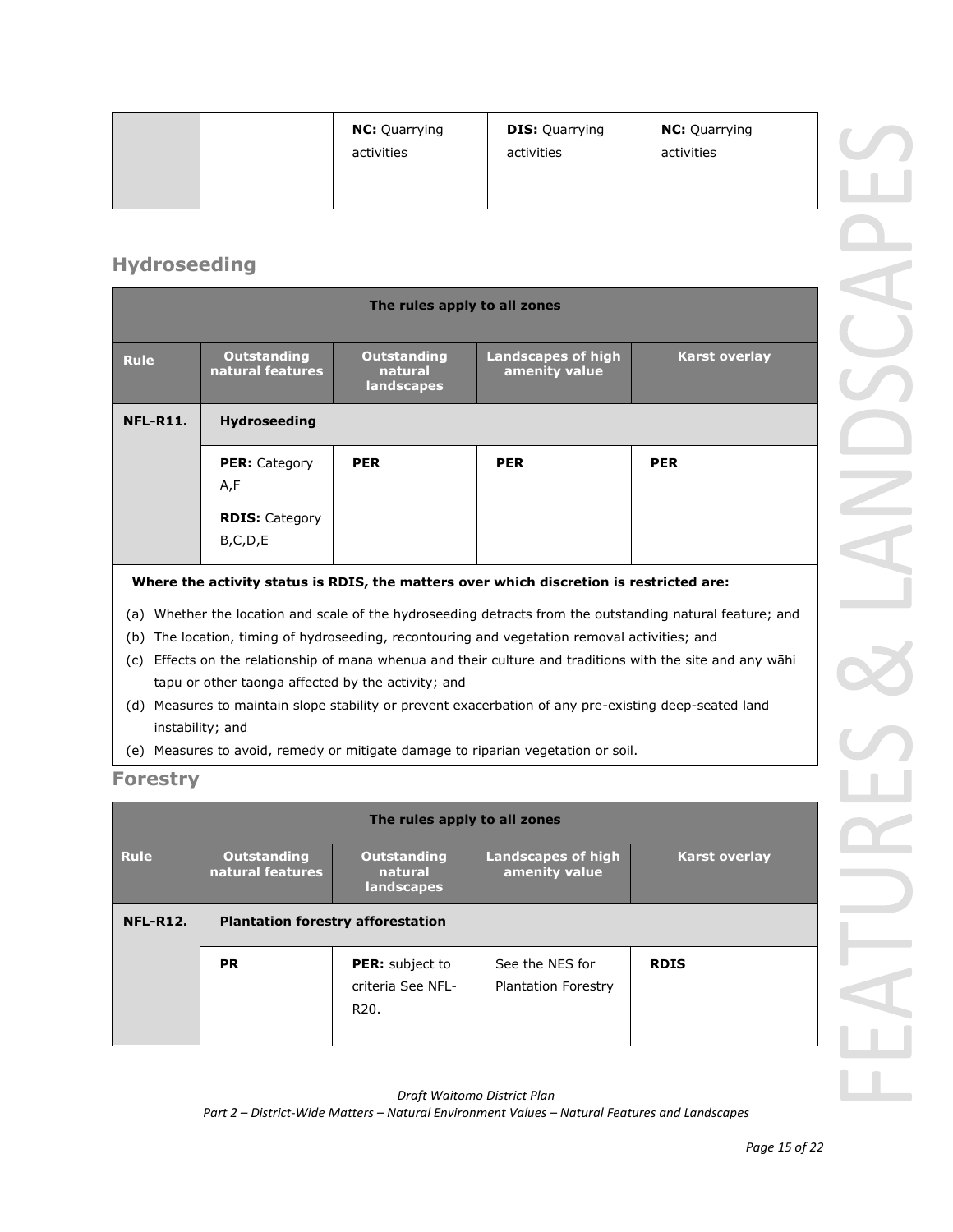| The rules apply to all zones                                                                               |                                                                                                             |                                             |                                            |                                                                                                        |  |  |
|------------------------------------------------------------------------------------------------------------|-------------------------------------------------------------------------------------------------------------|---------------------------------------------|--------------------------------------------|--------------------------------------------------------------------------------------------------------|--|--|
| <b>Rule</b>                                                                                                | <b>Outstanding</b><br>natural features                                                                      | <b>Outstanding</b><br>natural<br>landscapes | <b>Landscapes of high</b><br>amenity value | <b>Karst overlay</b>                                                                                   |  |  |
|                                                                                                            | Where the activity status is RDIS, the matters over which discretion is restricted are:                     |                                             |                                            |                                                                                                        |  |  |
|                                                                                                            | (a) The effects of the location, layout, and extent of planting including the arrangement, distribution and |                                             |                                            |                                                                                                        |  |  |
|                                                                                                            | choice of species on ecological, hydrological and geological values of the karst system; and                |                                             |                                            |                                                                                                        |  |  |
| (b) The extent to which existing vegetation is retained in order to mitigate the effects of slope erosion, |                                                                                                             |                                             |                                            |                                                                                                        |  |  |
|                                                                                                            | sedimentation, water quality degradation and loss of indigenous species habitat; and                        |                                             |                                            |                                                                                                        |  |  |
|                                                                                                            | (c) Whether the afforestation is setback from riparian and coastal margins; and                             |                                             |                                            |                                                                                                        |  |  |
|                                                                                                            | (d) The location, timing, design and density of soil disturbance and vegetation removal activities and any  |                                             |                                            |                                                                                                        |  |  |
|                                                                                                            | rehabilitation measures proposed; and                                                                       |                                             |                                            |                                                                                                        |  |  |
| (e) Effects on the relationship of mana whenua and their culture and traditions with the site and any wāhi |                                                                                                             |                                             |                                            |                                                                                                        |  |  |
|                                                                                                            | tapu or other taonga affected by the activity; and                                                          |                                             |                                            |                                                                                                        |  |  |
| (f)                                                                                                        | The benefits of afforestation in respect of ecological, hydrological and geological values of the karst     |                                             |                                            |                                                                                                        |  |  |
|                                                                                                            | system or coastal landscape; and                                                                            |                                             |                                            |                                                                                                        |  |  |
| (g) Measures to avoid, remedy or mitigate damage to ecological, hydrological and geological values of the  |                                                                                                             |                                             |                                            |                                                                                                        |  |  |
| karst system or coastal landscape.                                                                         |                                                                                                             |                                             |                                            |                                                                                                        |  |  |
|                                                                                                            |                                                                                                             |                                             |                                            | Note: This rule prevails over the Resource Management (National Environmental Standards for Plantation |  |  |
| Forestry) Regulations 2017 in the outstanding natural features and outstanding natural landscapes and in   |                                                                                                             |                                             |                                            |                                                                                                        |  |  |
| the karst overlay.                                                                                         |                                                                                                             |                                             |                                            |                                                                                                        |  |  |
| <b>NFL-R13.</b>                                                                                            | <b>Plantation forestry harvesting</b>                                                                       |                                             |                                            |                                                                                                        |  |  |
|                                                                                                            | <b>NC</b>                                                                                                   | PER: subject to                             | See the NES for                            | <b>PER:</b> subject to criteria                                                                        |  |  |
|                                                                                                            |                                                                                                             | criteria See NFL-<br>R21.                   | <b>Plantation Forestry</b>                 | See NFL-R21.                                                                                           |  |  |

### **Where the activity status is RDIS, the matters over which discretion is restricted are:**

- (a) The effects of the location and extent of harvesting on landscape values; and
- (b) Whether the harvesting activity is setback from riparian and coastal margins; and
- (c) The location, timing, design and density of soil disturbance and vegetation removal activities and any rehabilitation measures proposed; and
- (d) Effects on the relationship of mana whenua and their culture and traditions with the site and any wāhi tapu or other taonga affected by the activity; and

## *Draft Waitomo District Plan*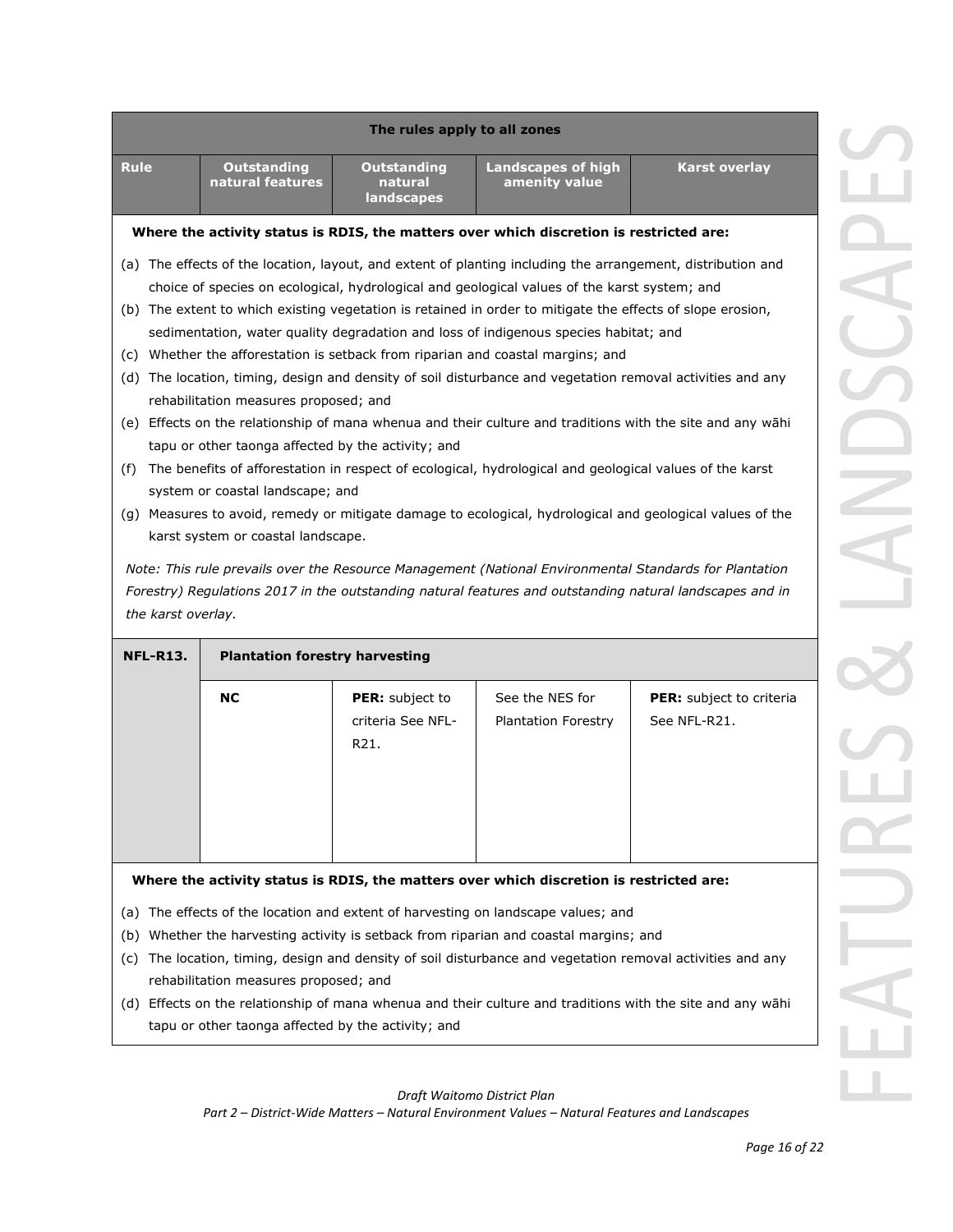| The rules apply to all zones                                                                                                                                                               |                                                                                                              |                                                                        |                                                                                                         |                                 |  |  |  |
|--------------------------------------------------------------------------------------------------------------------------------------------------------------------------------------------|--------------------------------------------------------------------------------------------------------------|------------------------------------------------------------------------|---------------------------------------------------------------------------------------------------------|---------------------------------|--|--|--|
| <b>Rule</b>                                                                                                                                                                                | <b>Outstanding</b><br>natural features                                                                       | <b>Outstanding</b><br>natural<br>landscapes                            | <b>Landscapes of high</b><br>amenity value                                                              | <b>Karst overlay</b>            |  |  |  |
|                                                                                                                                                                                            | (e) The effects of harvesting in respect of slope stability or exacerbation of any pre-existing deep-seated  |                                                                        |                                                                                                         |                                 |  |  |  |
|                                                                                                                                                                                            | land instability; and                                                                                        |                                                                        |                                                                                                         |                                 |  |  |  |
| (f)                                                                                                                                                                                        | The effects on soil erosion post-harvest; and                                                                |                                                                        |                                                                                                         |                                 |  |  |  |
|                                                                                                                                                                                            |                                                                                                              |                                                                        | (g) The extent to which vegetation is retained in order to mitigate the effects of streambank and slope |                                 |  |  |  |
|                                                                                                                                                                                            |                                                                                                              |                                                                        | erosion, sedimentation, water quality degradation and loss of indigenous species habitat; and           |                                 |  |  |  |
|                                                                                                                                                                                            |                                                                                                              | (h) The extent of adverse cumulative effects at a catchment scale; and |                                                                                                         |                                 |  |  |  |
| (i)                                                                                                                                                                                        |                                                                                                              |                                                                        | The effect of the activity on traffic safety, efficiency and impacts on roading infrastructure; and     |                                 |  |  |  |
| (i)                                                                                                                                                                                        |                                                                                                              |                                                                        | Measures to avoid, remedy or mitigate damage to riparian vegetation or soil; and                        |                                 |  |  |  |
|                                                                                                                                                                                            | (k) Measures to avoid, remedy or mitigate adverse effects of the activity on areas of high/very high natural |                                                                        |                                                                                                         |                                 |  |  |  |
| character, including the adverse effects of flood-borne slash and debris damage.<br>Note: This rule prevails over the Resource Management (National Environmental Standards for Plantation |                                                                                                              |                                                                        |                                                                                                         |                                 |  |  |  |
|                                                                                                                                                                                            |                                                                                                              |                                                                        |                                                                                                         |                                 |  |  |  |
|                                                                                                                                                                                            |                                                                                                              |                                                                        |                                                                                                         |                                 |  |  |  |
|                                                                                                                                                                                            | Forestry) Regulations 2017.                                                                                  |                                                                        |                                                                                                         |                                 |  |  |  |
| <b>NFL-R14.</b>                                                                                                                                                                            |                                                                                                              |                                                                        | Continuous cover forestry and/or sustainable forest management/sustainable                              |                                 |  |  |  |
|                                                                                                                                                                                            | harvesting.                                                                                                  |                                                                        |                                                                                                         |                                 |  |  |  |
|                                                                                                                                                                                            | <b>PER: Category</b>                                                                                         | <b>PER:</b> subject to                                                 | <b>PER:</b> subject to                                                                                  | <b>PER:</b> subject to criteria |  |  |  |
|                                                                                                                                                                                            | F subject to                                                                                                 | criteria See NFL-                                                      | criteria See NFL-                                                                                       | See NFL-R19.                    |  |  |  |
|                                                                                                                                                                                            | criteria See                                                                                                 | R <sub>19</sub> .                                                      | R <sub>19</sub> .                                                                                       |                                 |  |  |  |
|                                                                                                                                                                                            | NFL-R19.                                                                                                     |                                                                        |                                                                                                         |                                 |  |  |  |
|                                                                                                                                                                                            | <b>PR:</b> Category                                                                                          |                                                                        |                                                                                                         |                                 |  |  |  |
|                                                                                                                                                                                            |                                                                                                              |                                                                        |                                                                                                         |                                 |  |  |  |
|                                                                                                                                                                                            | A,B,C,D,E                                                                                                    |                                                                        |                                                                                                         |                                 |  |  |  |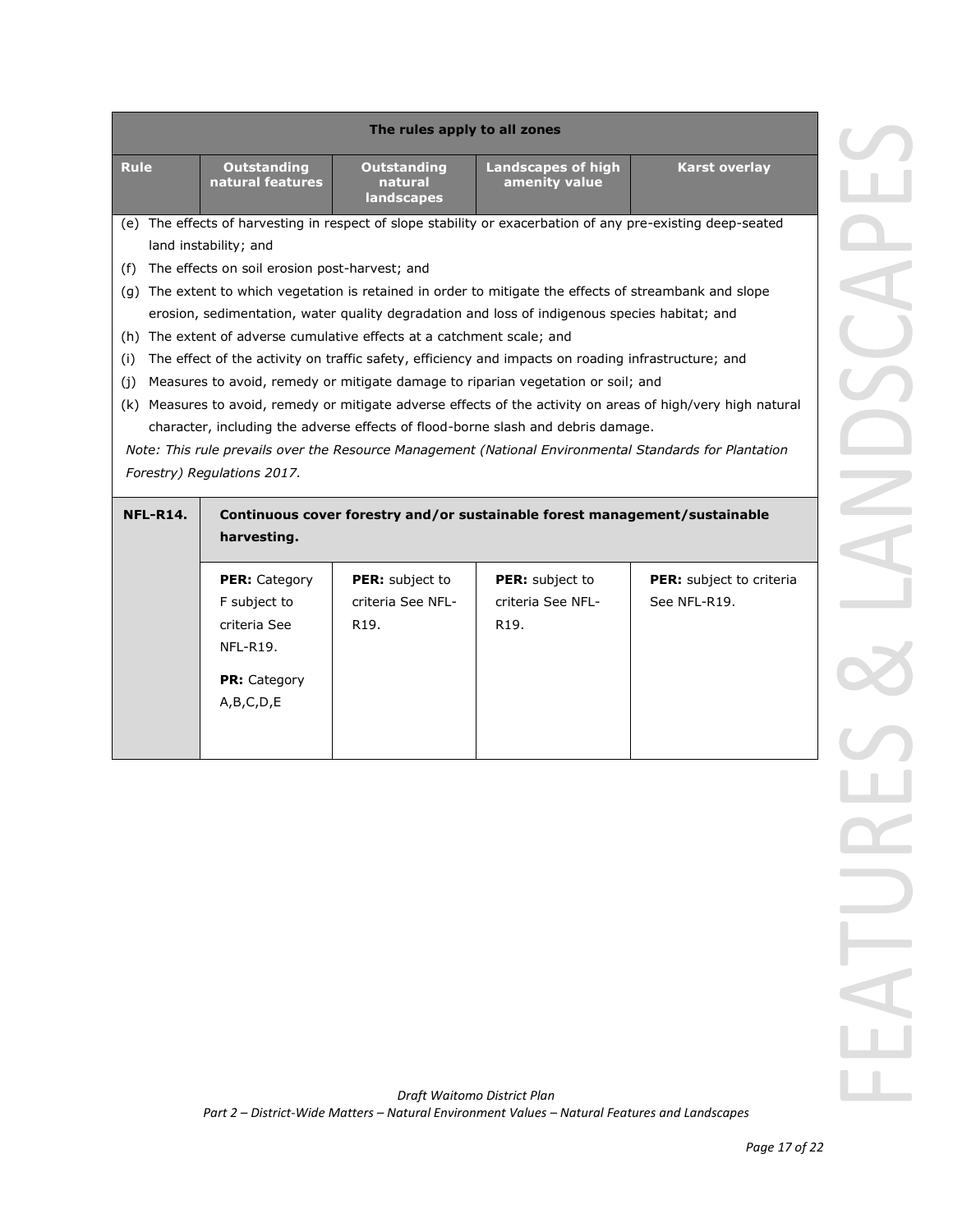# **Indigenous vegetation removal**

| The rules apply to all zones                                                                                                                                                                                                                                                                                                                                     |                                                                        |                                                                                     |                                                                                                                                                                                                                                                                                                           |                                                                                                            |  |
|------------------------------------------------------------------------------------------------------------------------------------------------------------------------------------------------------------------------------------------------------------------------------------------------------------------------------------------------------------------|------------------------------------------------------------------------|-------------------------------------------------------------------------------------|-----------------------------------------------------------------------------------------------------------------------------------------------------------------------------------------------------------------------------------------------------------------------------------------------------------|------------------------------------------------------------------------------------------------------------|--|
| <b>Rule</b>                                                                                                                                                                                                                                                                                                                                                      | <b>Outstanding</b><br>natural features                                 | <b>Outstanding</b><br>natural<br>landscapes                                         | <b>Landscapes of high</b><br>amenity value                                                                                                                                                                                                                                                                | <b>Karst overlay</b>                                                                                       |  |
| <b>NFL-R15.</b>                                                                                                                                                                                                                                                                                                                                                  | Removal of indigenous vegetation outside of a significant natural area |                                                                                     |                                                                                                                                                                                                                                                                                                           |                                                                                                            |  |
|                                                                                                                                                                                                                                                                                                                                                                  | <b>RDIS</b>                                                            | PER: Where less<br>than or equal to<br>$5000m2$ per<br>holding per<br>calendar year | N/A see zone rules                                                                                                                                                                                                                                                                                        | <b>PER:</b> Where less than or<br>equal to 5000m <sup>2</sup> per<br>holding per calendar<br>year          |  |
|                                                                                                                                                                                                                                                                                                                                                                  |                                                                        | <b>RDIS: Where</b><br>greater than<br>$5000m2$ per<br>holding per<br>calendar year. |                                                                                                                                                                                                                                                                                                           | <b>RDIS: Where greater</b><br>than 5000m <sup>2</sup> per holding<br>per calendar year.                    |  |
| Where the activity status is RDIS, the matters over which discretion is restricted are:<br>(a) Whether the removal of vegetation detracts from the feature or landscape or adversely affects the<br>hydrological and geological values of a karst system or feature; and<br>(b) Whether the vegetation removal is setback from riparian and coastal margins; and |                                                                        |                                                                                     |                                                                                                                                                                                                                                                                                                           |                                                                                                            |  |
| (C)<br>(d)<br>(f)                                                                                                                                                                                                                                                                                                                                                | tapu or other taonga affected by the activity; and<br>instability; and |                                                                                     | The location, timing, design and density of soil disturbance and vegetation removal activities; and<br>Any measures necessary to rehabilitate the land following the completion of the activity; and<br>Measures to maintain slope stability or prevent exacerbation of any pre-existing deep-seated land | (e) Effects on the relationship of mana whenua and their culture and traditions with the site and any wāhi |  |
| (g) The method of sediment retention and sediment runoff control to be adopted; and<br>Measures to avoid, remedy or mitigate damage to riparian vegetation or soil; and<br>(h)<br>Measures to avoid, remedy or mitigate the adverse effects of the activity on the karst feature or<br>(i)<br>landscape.                                                         |                                                                        |                                                                                     |                                                                                                                                                                                                                                                                                                           |                                                                                                            |  |
| Note: See the rules in the ecosystems and indigenous biodiversity chapter if the activity is undertaken<br>within a significant natural area.                                                                                                                                                                                                                    |                                                                        |                                                                                     |                                                                                                                                                                                                                                                                                                           |                                                                                                            |  |
| Note: This activity must also comply with NATC-R1.                                                                                                                                                                                                                                                                                                               |                                                                        |                                                                                     |                                                                                                                                                                                                                                                                                                           |                                                                                                            |  |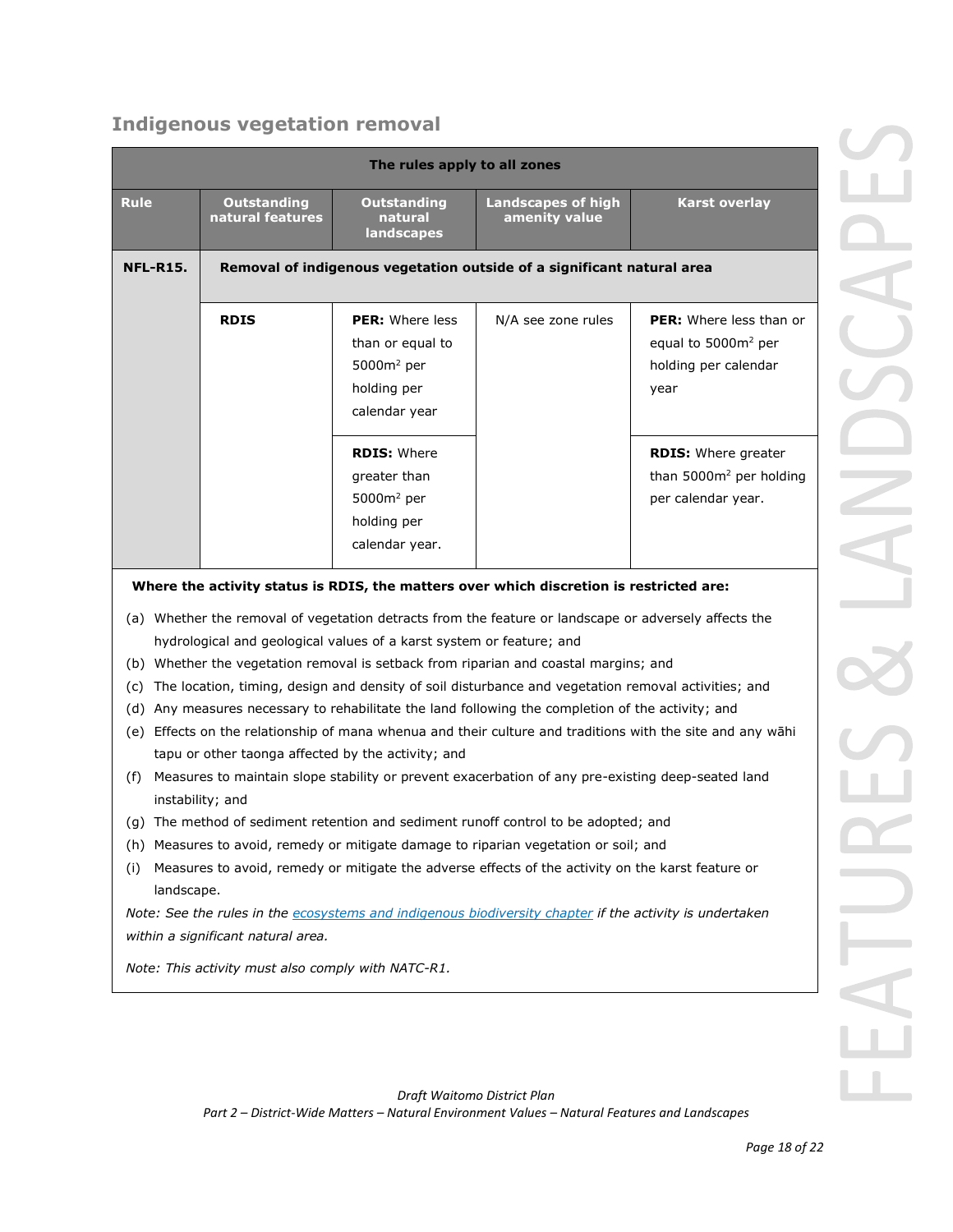## **Caves & sinkholes**

*Note: For tourism activities in caves see the underlying zone provisions. For tourism activities on the surface of water underground, see the activities on the surface of water chapter.* 

| The rules apply to all zones                                                                                                                                                                                                             |                                                                                                                                                                     |                                             |                                               |                      |  |
|------------------------------------------------------------------------------------------------------------------------------------------------------------------------------------------------------------------------------------------|---------------------------------------------------------------------------------------------------------------------------------------------------------------------|---------------------------------------------|-----------------------------------------------|----------------------|--|
| <b>Rule</b>                                                                                                                                                                                                                              | <b>Outstanding</b><br>natural features                                                                                                                              | <b>Outstanding</b><br>natural<br>landscapes | <b>Landscapes of</b><br>high amenity<br>value | <b>Karst overlay</b> |  |
| <b>NFL-R16.</b>                                                                                                                                                                                                                          | Creation of new entrances into caves, structures within caves or other<br>modifications to cave features                                                            |                                             |                                               |                      |  |
|                                                                                                                                                                                                                                          | <b>NC</b>                                                                                                                                                           | <b>NC</b>                                   | <b>DIS</b>                                    | <b>NC</b>            |  |
| <b>NFL-R17.</b>                                                                                                                                                                                                                          | Any earthworks or clearance of vegetation (other than plant pest species or wilding<br>pines) within a 20 m radius of an entry or opening into any cave or sinkhole |                                             |                                               |                      |  |
|                                                                                                                                                                                                                                          | <b>NC</b>                                                                                                                                                           | <b>NC</b>                                   | <b>DIS</b>                                    | <b>NC</b>            |  |
| Note: This rule prevails over the Resource Management (National Environmental Standards for Plantation<br>Forestry) Regulations 2017 in the outstanding natural features and outstanding natural landscapes and in<br>the karst overlay. |                                                                                                                                                                     |                                             |                                               |                      |  |
| <b>NFL-R18.</b>                                                                                                                                                                                                                          | Any fill or rubbish placement into any cave or sinkhole OR within a 20 m radius of<br>an entry or opening into any cave or sinkhole                                 |                                             |                                               |                      |  |
|                                                                                                                                                                                                                                          | <b>PR</b>                                                                                                                                                           | <b>NC</b>                                   | <b>DIS</b>                                    | <b>PR</b>            |  |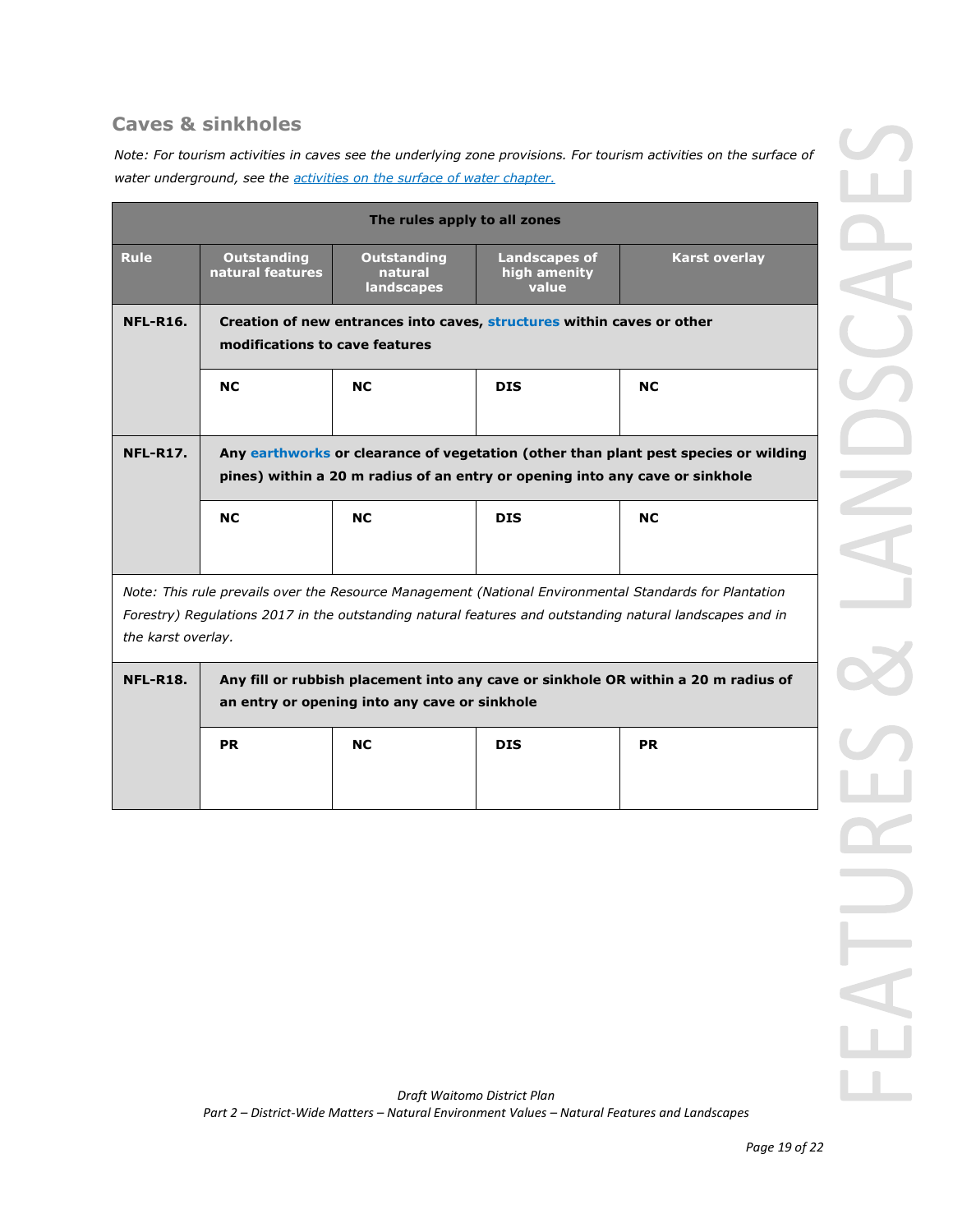**NFL-R19. Continuous cover forestry and/or sustainable forest management/sustainable harvesting**

#### **Activity Status: PER**

#### **Where:**

- 1. The harvesting must be subject to a sustainable forest management plan or permit under Forests Act 1949; and
- 2. Harvesting must be located at least 10 m from the edge of any water body as measured from the bankfull channel width (see  $NATC Figure 1$ ); and
- 3. Harvesting must not occur within 20 m from the open coast as measured from the toe of the nearest natural bank adjoining the sea, or where that is not able to be defined, from the edge of common terrestrial vegetation.

*Note: See the rules in the ecosystems and indigenous biodiversity chapter if the activity is undertaken within a significant natural area.*

**Activity status where compliance is not achieved: RDIS**

#### **Matters over which discretion is restricted:**

- (a) The location and extent of the activity and its effects on the feature and wider landscape; and
- (b) The location of trees to be harvested; and
- (c) The area of trees to be harvested on an annual basis; and
- (d) Whether the harvesting activity is setback from coastal or riparian margins; and
- (e) The extent to which existing vegetation is retained in order to mitigate the effects of streambank and slope erosion, sedimentation, water quality degradation and loss of indigenous species habitat; and
- (f) The location, timing, design and density of soil disturbance and vegetation removal activities and any rehabilitation measures proposed; and
- (g) The effects of the activity in respect of riparian margin and bank stability and soil erosion; and
- (h) Measures to avoid, remedy or mitigate adverse effects of the activity on the outstanding natural feature, karst feature and wider landscape.

#### **NFL-R20. Plantation forestry afforestation**

## **Activity Status: PER**

### **Where:**

1. In outstanding natural landscapes other than the western coast outstanding natural landscape, the afforestation must not exceed 2 ha of exotic plantation forestry per holding per calendar year; or

#### **Activity status where compliance is not achieved: RDIS**

#### **Matters over which discretion is restricted:**

- (a) The effects of the location, layout, and extent of planting including the arrangement, distribution and choice of species on landscape values; and
- (b) Whether the afforestation detracts from the outstanding natural landscape; and

*Draft Waitomo District Plan*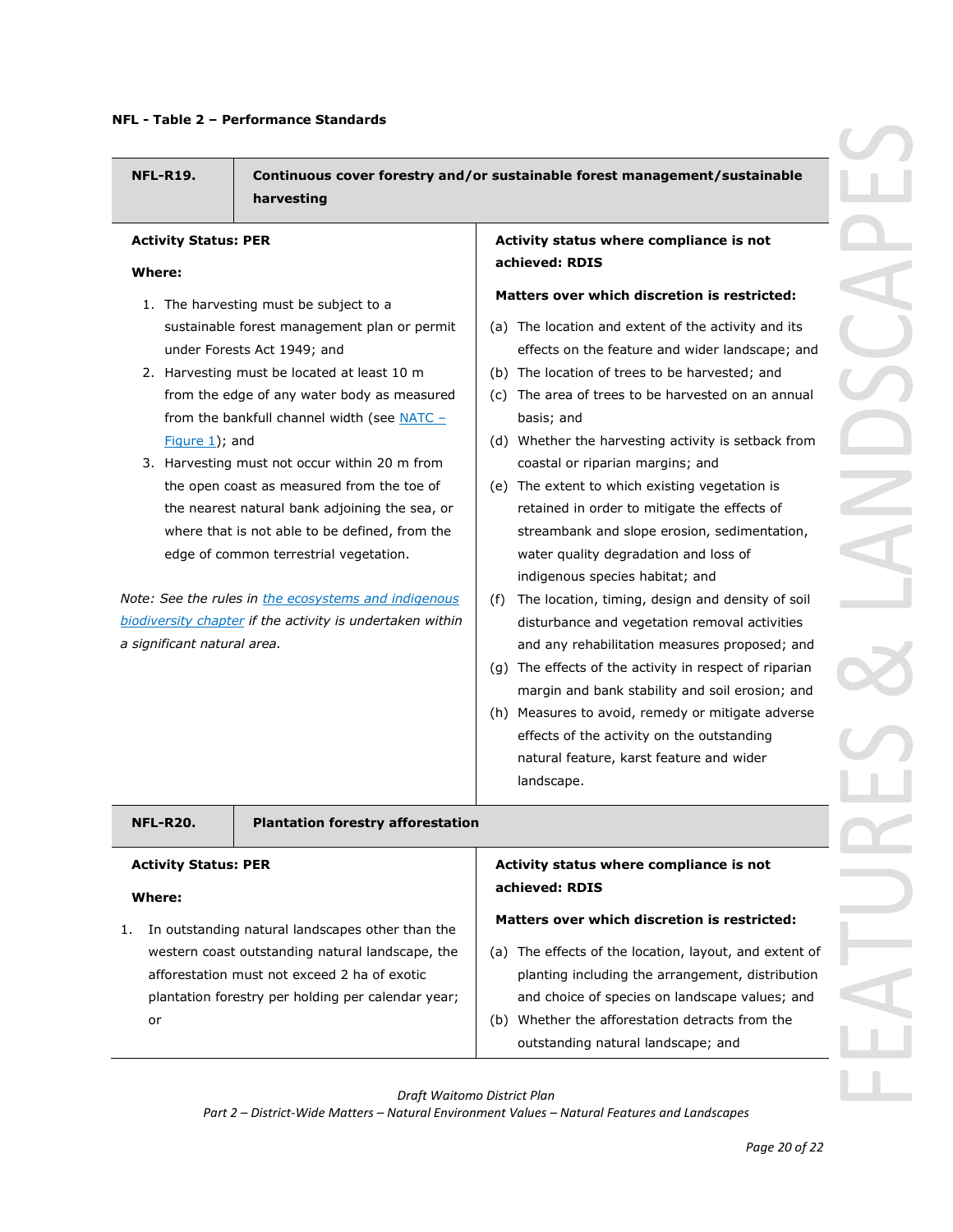2. In the western coast outstanding natural landscape, the afforestation must not exceed 5 ha of exotic plantation forestry per holding per calendar year;

AND

- 3. In all outstanding natural landscapes, there is no limit on the amount of indigenous plantation forestry planted per holding per calendar year; and
- 4. Afforestation must be located at least 10 m from the edge of any water body as measured from the bankfull channel width (see NATC – Figure  $1$ ); and
- 5. Afforestation must not occur within 20 m from the open coast as measured from the toe of the nearest natural bank adjoining the sea, or where that is not able to be defined, from the edge of common terrestrial vegetation.

*Note: This rule prevails over the Resource Management (National Environmental Standards for Plantation Forestry) Regulations 2017. Note: See the rules in the ecosystems and indigenous biodiversity chapter if the activity is undertaken within a significant natural area.*

#### **NFL- R21. Harvesting of plantation forestry**

#### **Activity Status: PER**

#### **Where:**

- 1. In outstanding natural landscapes and in the karst overlay, clear-felling of (exotic or indigenous) plantation forestry must not exceed 2 ha per holding per calendar year; and
- 2. Replanting must occur within 12 months; and
- 3. Harvesting must be located at least 10 m from the edge of any water body as measured from the bankfull channel width (see NATC - Figure  $1$ ); and
- 4. Harvesting must not occur within 20 m from the open coast as measured from the toe of the
- (c) Whether the afforestation is setback from riparian and coastal margins; and
- (d) The extent to which existing vegetation is retained in order to mitigate the effects of streambank and slope erosion, sedimentation, water quality degradation and loss of indigenous species habitat; and
- (e) The location, timing, design and density of soil disturbance and vegetation removal activities and any rehabilitation measures proposed; and
- (f) Effects on the relationship of mana whenua and their culture and traditions with the site and any wāhi tapu or other taonga affected by the activity; and
- (g) The benefits of afforestation in respect of slope stability or preventing exacerbation of any preexisting deep-seated land instability; and
- (h) Measures to avoid, remedy or mitigate damage to riparian vegetation or soil; and
- (i) Measures to avoid, remedy or mitigate the adverse effects of the activity on outstanding natural landscapes.

### **Activity status where compliance is not achieved: RDIS**

#### **Matters over which discretion is restricted:**

- (a) The effects of the location and extent of harvesting on landscape values or on ecological, hydrological and geological values of the karst system or feature; and
- (b) Whether the harvesting activity is setback from riparian and coastal margins; and
- (c) The location, timing, design and density of soil disturbance and vegetation removal activities and any rehabilitation measures proposed; and

*Draft Waitomo District Plan*